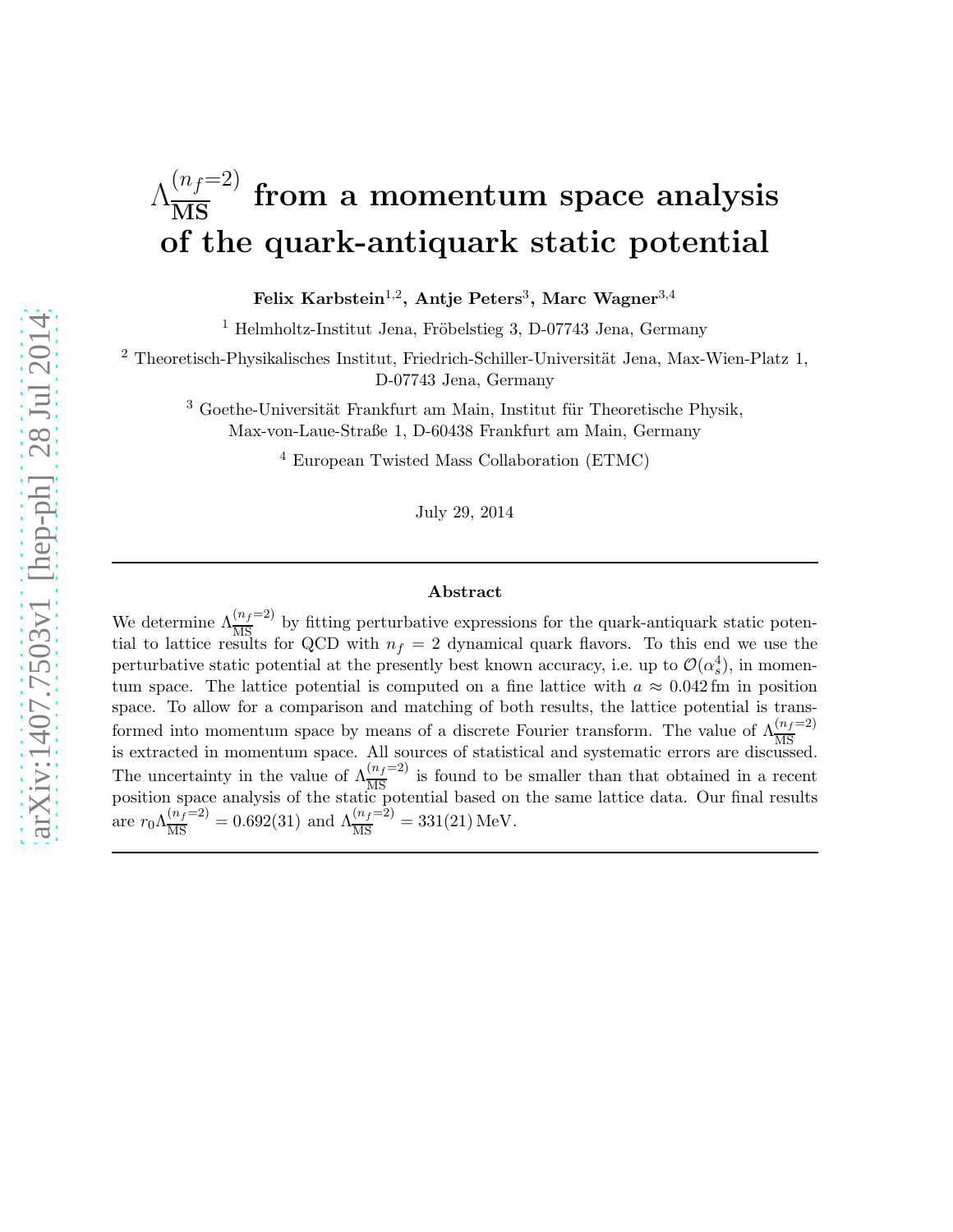## <span id="page-1-1"></span>1 Introduction

In this paper we aim at determining  $\Lambda_{\overline{MS}}$  by comparing lattice and perturbative results for the quark-antiquark  $(Q\bar{Q})$  static potential<sup>[1](#page-1-0)</sup> in momentum space. More precisely, we restrict ourselves to quantum chromodynamics (QCD) with  $n_f = 2$  dynamical quark flavors, i.e. exclusively focus on  $\Lambda_{\overline{\text{MS}}}^{(n_f=2)}$ .

The  $QQ$  static potential V amounts to the interaction energy of the color-singlet state made up of a static quark Q and its antiquark  $\overline{Q}$  separated by a distance  $r = |\vec{r}|$  (in position space), or characterized by a momentum transfer  $p = |\vec{p}|$  (in momentum space), respectively. Accordingly, we denote the potential in position space by  $V(r)$  and in momentum space by  $V(p)$ .

While many studies aiming at the extraction of  $\Lambda_{\overline{MS}}$  from the QQ static potential have been performed so far, e.g. [\[1](#page-23-0)[–7\]](#page-23-1), to the best of our knowledge we are the first to transform the lattice data to momentum space and compare and match perturbative and lattice results in momentum space. As will be discussed in detail below, our present study is mainly motivated by the significantly worse convergence behavior of the perturbative potential in position space as compared to momentum space [\[8](#page-23-2)[–11\]](#page-23-3).

Higher-order perturbative calculations in QCD are most conveniently performed in momentum space. This is particularly true for the perturbative  $QQ$  static potential. Hence, the perturbative expression for the static potential at the highest current accuracy, which encompasses all contributions up to  $\mathcal{O}(\alpha_s^4)$ , is directly accessible in momentum space. Due to the fact that QCD is asymptotically free, perturbative calculations in QCD are viable only at large momentum transfers  $p \gg \Lambda_{\rm QCD}$ , with  $\Lambda_{\rm QCD}$  denoting the  $QCD$  (momentum) scale, which can be seen as separating the regimes of perturbative and non-perturbative physics. However, note that in standard perturbation theory loop diagrams come along with integrations of the loop four-momentum over the full momentum regime, implying that such loops naturally also receive contributions from momenta  $\lesssim \Lambda_{\rm QCD}$  for which perturbation theory is no longer trustworthy. The leading uncontrolled contribution  $\delta V(p)$  contained in the perturbative potential in momentum space arising from this kind of diagrams is quadratic in  $\Lambda_{\rm QCD}$  and scales as  $\delta V(p) \sim -\frac{4\pi\alpha_s}{p^2}$  $\frac{\pi \alpha_s}{p^2} \left(\frac{\Lambda_{\text{QCD}}}{p}\right)^2$  [\[11\]](#page-23-3). Taking into account that  $V(p) \sim -\frac{4\pi\alpha_s}{p^2} \left(1+\mathcal{O}(\alpha_s)\right)$  and  $p \gg \Lambda_{\text{QCD}}$ , i.e.  $\frac{\Lambda_{\text{QCD}}}{p} \ll 1$ , this only amounts to a tiny correction. For completeness, note that the strong coupling  $\alpha_s$  depends on an a priory arbitrarily chosen renormalization momentum scale  $\mu$ , i.e.  $\alpha_s = \alpha_s(\mu)$ . The  $\mu$  dependence is such that  $\alpha_s(\mu) \ll 1$  only for  $\mu \gg \Lambda_{\rm QCD}$ . A particularly obvious choice of the renormalization scale for the couplings in  $V(p)$  is  $\mu = p$ , corresponding to an identification of  $\mu$ with the *typical momentum scale* of the quantity under consideration.

Conversely, within lattice QCD the  $Q\overline{Q}$  static potential is naturally computed in position space. It can be extracted straightforwardly by studying the exponential decay of the rectangular Wilson loop as a function of its temporal extension [\[12\]](#page-24-0). Of course, lattice simulations at a given lattice spacing  $a$  cannot resolve arbitrarily small separations. Moreover, the minimum attainable lattice spacing is limited by the available computing power. Additional complications in the computation of observables at small lattice spacings might arise from the problem of topology freezing  $[13-18]$  $[13-18]$ . The behavior of the static potential at small  $QQ$  separations is

<span id="page-1-0"></span><sup>&</sup>lt;sup>1</sup>In agreement with the prevalent notation, particularly in the field of lattice QCD, we use the terms static potential and static energy synonymously. Note, however, that in the literature sometimes a distinction is made and these terms refer to different quantities.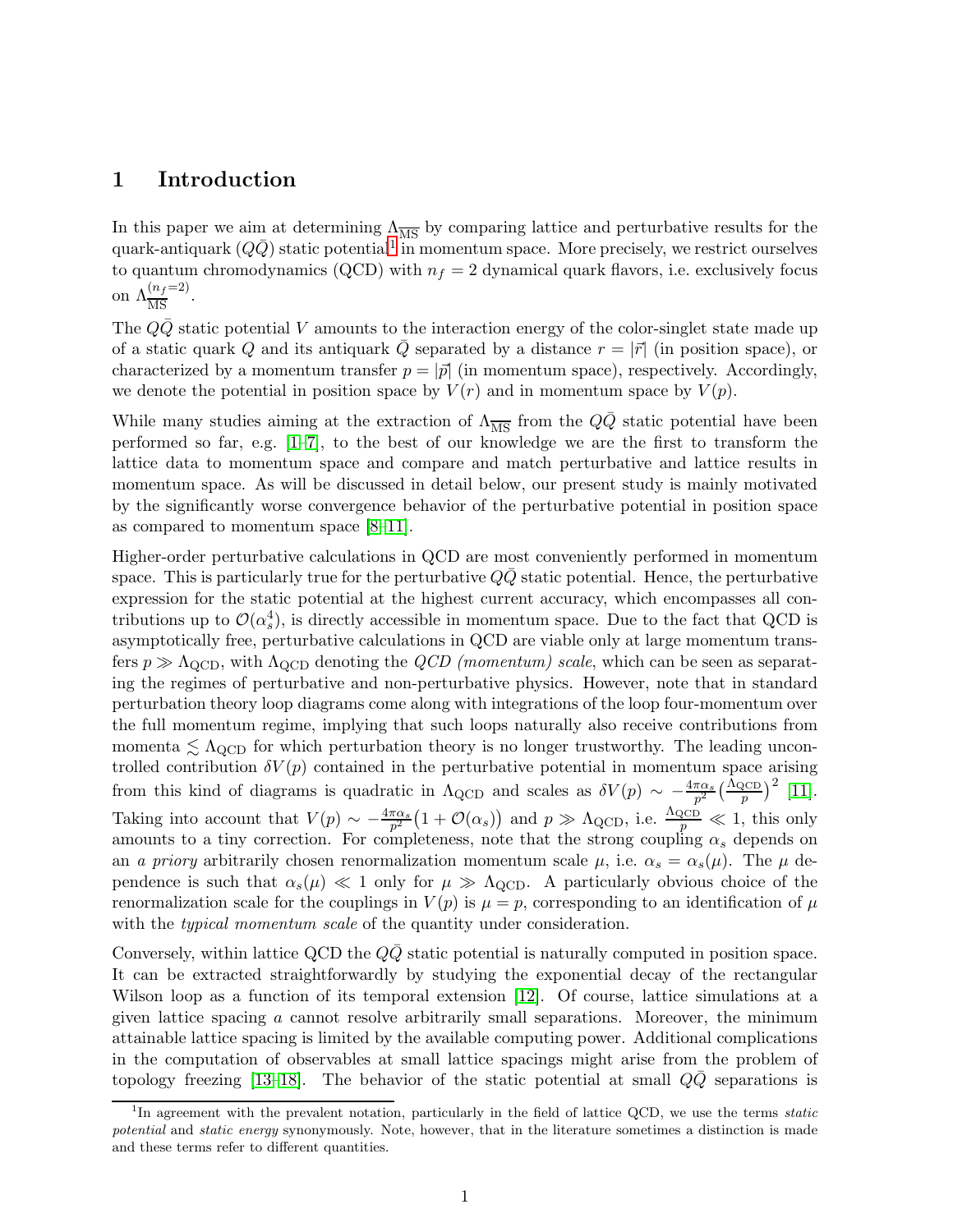intimately related to its behavior at large momenta. Consequently, after a Fourier transform to momentum space, lattice results are expected to allow for reliable insights only below a certain threshold momentum, which is  $\leq$  the maximum momentum  $\bar{p} = \pi/a$  that can be resolved on a lattice of spacing a (cf. Sec. [2](#page-4-0) below).

Taking into account the above constraints, a comparison and matching of perturbative and lattice results in momentum space is limited to momenta p fulfilling  $\Lambda_{\text{QCD}} \ll p \ll \bar{p}$ .

Analogous considerations can be invoked to delimit the fitting interval in position space (cf. e.g. [\[5\]](#page-23-4)), employing that the typical momentum scale that can be attributed to a relative distance r scales as  $p \sim 1/r$ . In position space the manifestly perturbative regime is thus characterized by  $1/r \gg \Lambda_{\text{QCD}}$ . However, an important difference is that the leading uncontrolled contribution  $\delta V(r)$  to the static potential in position space as determined by a standard Fourier transform from momentum to position space is more pronounced than in momentum space: it is linear in  $\Lambda_{\rm QCD}$ , scales as  $\delta V(r) \sim \frac{\alpha_s}{r} (r \Lambda_{\rm QCD}) = \alpha_s \Lambda_{\rm QCD}$ , and arises exclusively from the low momentum part of the Fourier integral over momenta  $\lesssim \Lambda_{\rm QCD}$ , for which perturbation theory is no longer trustworthy  $[11]^2$  $[11]^2$ . For the position space potential a seemingly obvious choice of the renormalization scale is  $\mu = 1/r$ , which amounts to the *typical momentum scale* to be associated with the static quarks separated by a distance r.

However, it has been recognized long ago that in particular for the identification  $\mu = 1/r$  the convergence of the perturbative potential in position space as defined by a standard Fourier transform from momentum space is spoiled [\[19\]](#page-24-3), while it can be significantly improved by subtracting just the uncontrolled contribution  $\delta V(r)$  linear in  $\Lambda_{\text{QCD}}$  [\[11\]](#page-23-3). Unfortunately this necessitates the specification of an additional subtraction scale and thereby increases the number of free parameters. Without any subtraction procedure a meaningful fit of perturbative expressions for the  $QQ$  static potential to lattice results in position space is not possible: the perturbative expressions only show a controlled convergence behavior for separations, which are much smaller than the minimum accessible separations on state-of-the-art lattice simulations (cf. e.g. [\[20](#page-24-4)[–23\]](#page-24-5)). Correspondingly, aiming at an accurate determination of  $\Lambda_{\overline{\rm MS}}$  by comparing the results from lattice QCD simulations with perturbative calculations of the  $Q\bar{Q}$  static potential in position space, considerable efforts are needed to cope with this issue. Various strategies to retain or restore the significantly better convergence of  $V(p)$  also for  $V(r)$  have been devised in the literature [\[3,](#page-23-5) [11,](#page-23-3) [20](#page-24-4)[–24\]](#page-24-6).

An extraction of  $\Lambda_{\overline{\text{MS}}}$  directly in momentum space of course does not involve a Fourier transform of the perturbative potential, such that one may hope to circumvent most of these limitations. On the other hand, one now has to Fourier transform the lattice potential, which might eventually lead to similar problems. As we will argue and demonstrate in detail in this paper, most favorable for us the latter concerns are not substantiated.

Our paper is organized as follows. Section [2](#page-4-0) is devoted to the  $Q\bar{Q}$  static potential on the lattice. After briefly reviewing its computation in position space, we point out how we transform it to momentum space. In Sec. [3](#page-8-0) we summarize the present knowledge of the perturbative  $Q\bar{Q}$  static potential and detail on the role of  $\Lambda_{\overline{\text{MS}}}$ . Special emphasis is put on the convergence behavior of both the perturbative  $Q\overline{Q}$  static potential for  $n_f = 2$  in momentum space and the QCD

<span id="page-2-0"></span><sup>&</sup>lt;sup>2</sup>Recall that in the perturbative regime both dimensionless quantities,  $\Lambda_{\rm QCD}/p$  and  $r\Lambda_{\rm QCD}$ , are small and of the same order of magnitude, i.e.  $\Lambda_{\text{QCD}}/p \sim r\Lambda_{\text{QCD}} \sim \epsilon \ll 1$ . Correspondingly,  $r\Lambda_{\text{QCD}} = \mathcal{O}(\epsilon)$ , while  $\left(\frac{\Lambda_{\text{QCD}}}{p}\right)^2 = \mathcal{O}(\epsilon^2).$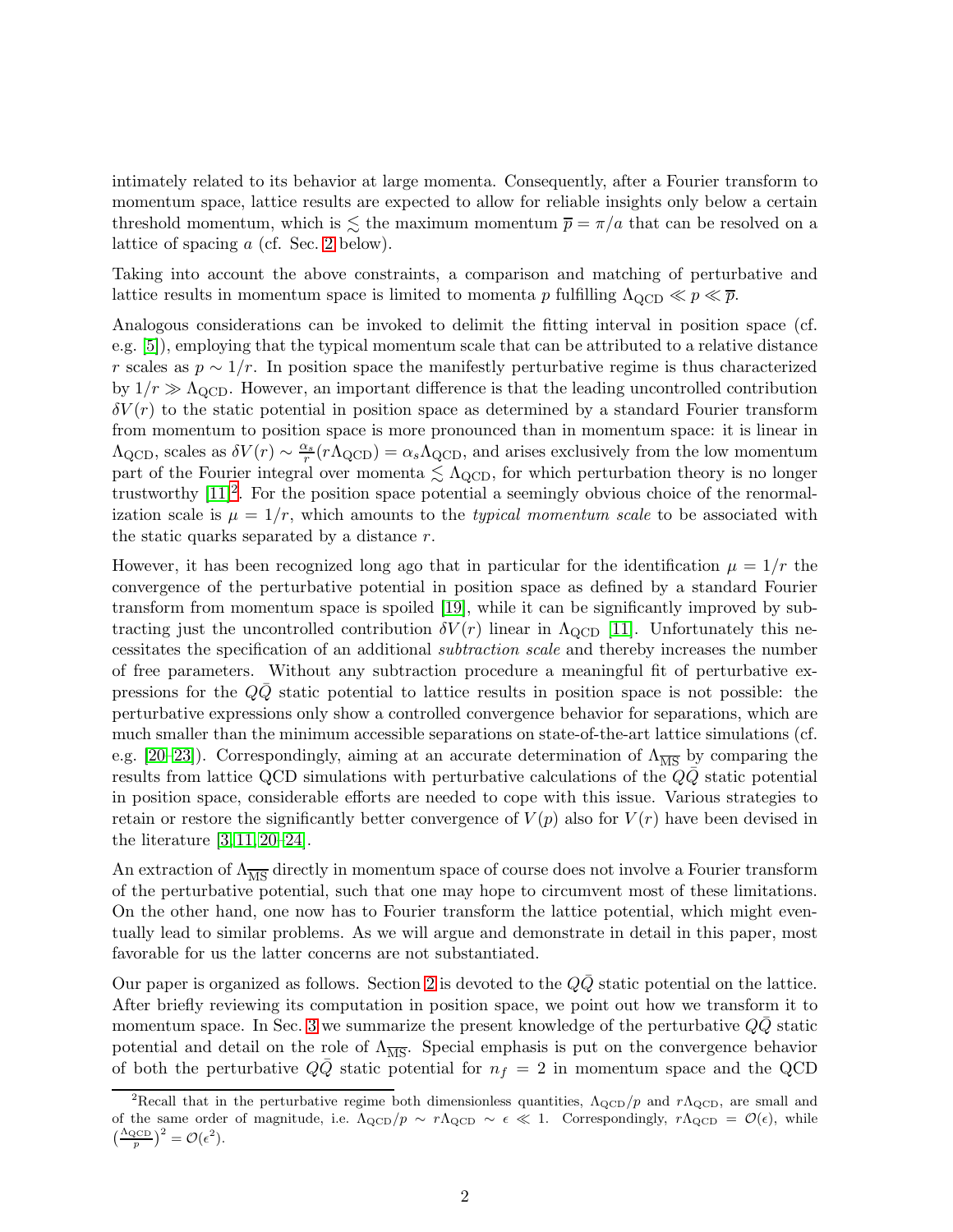$β$ -function. Section [4](#page-13-0) constitutes the main section of our paper. Here we describe in detail our momentum space analysis to extract  $\Lambda_{\overline{\rm MS}}^{(n_f=2)}$  by fitting the perturbative expressions for the  $Q\overline{Q}$  static potential  $V(p)$  to the corresponding lattice results. The various error sources are identified and delineated and our final result for  $\Lambda_{\overline{\rm MS}}^{(n_f=2)}$  is specified. Moreover, comparisons with the result of [\[5\]](#page-23-4), amounting to a position space extraction of  $\Lambda_{\overline{\rm MS}}^{(n_f=2)}$  based on the same lattice data, are made. Finally, we end with conclusions in Sec. [5.](#page-22-0)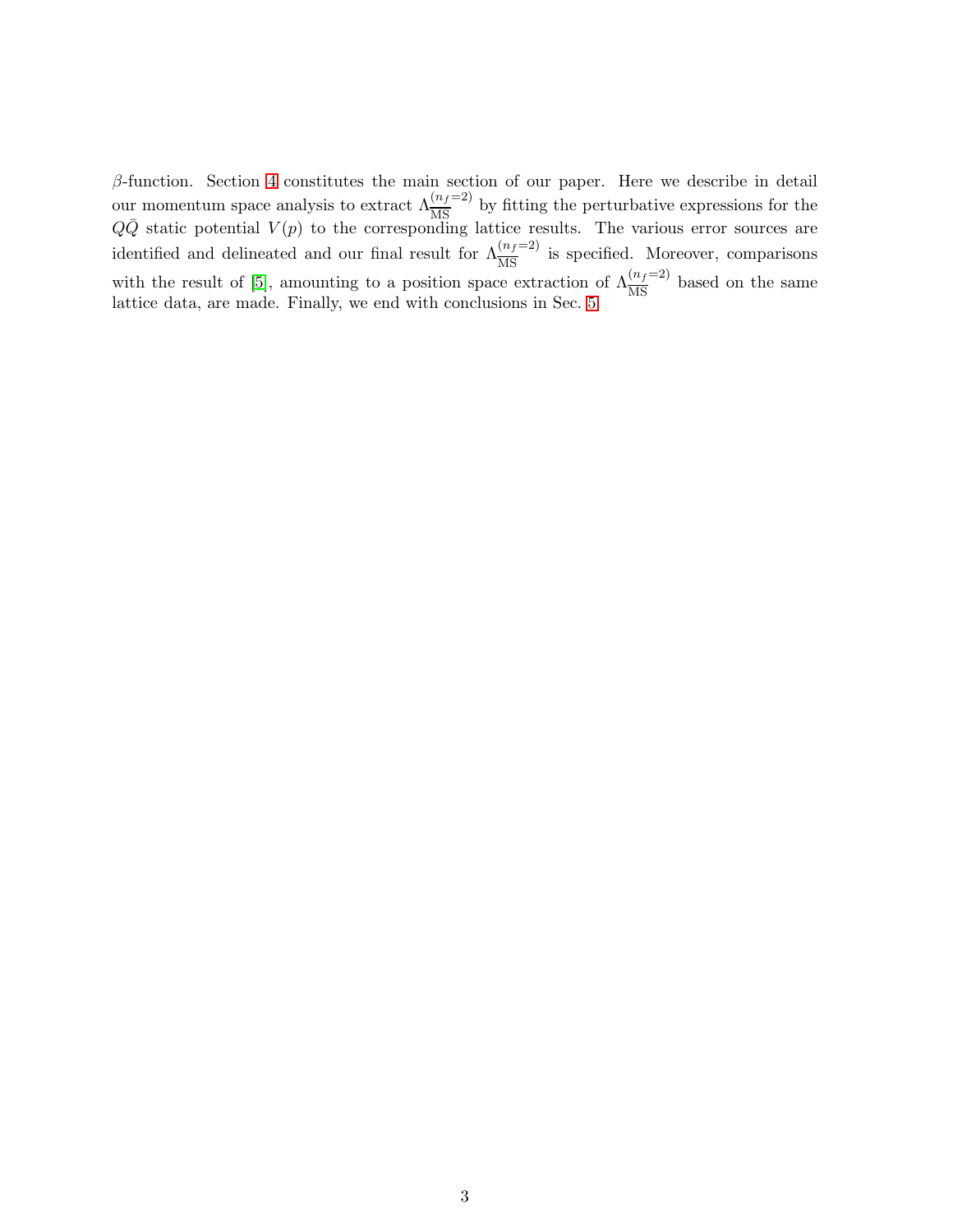## <span id="page-4-0"></span>2 The  $Q\bar{Q}$  static potential in momentum space from lattice QCD

#### 2.1 Gauge link configurations

We use the same  $n_f = 2$  gauge link configurations as for a recent determination of  $\Lambda_{\overline{\rm MS}}$ , where, in contrast to this work, the lattice results and perturbative expressions for the static potential were compared and matched in position space [\[5\]](#page-23-4). These gauge link configurations were generated by the European Twisted Mass Collaboration (ETMC) [\[25](#page-24-7)[–27\]](#page-24-8) with the tree-level Symanzik improved gauge action [\[28\]](#page-24-9),

$$
S_{\mathcal{G}}[U] = \frac{\beta}{6} \left( b_0 \sum_{x,\mu \neq \nu} \text{Tr} \left( 1 - P^{1 \times 1}(x; \mu, \nu) \right) + b_1 \sum_{x,\mu \neq \nu} \text{Tr} \left( 1 - P^{1 \times 2}(x; \mu, \nu) \right) \right) \tag{1}
$$

with  $b_0 = 1 - 8b_1$  and  $b_1 = -1/12$  and the Wilson twisted mass quark action [\[29–](#page-25-0)[32\]](#page-25-1),

$$
S_{\mathcal{F}}[\chi, \bar{\chi}, U] = a^4 \sum_{x} \bar{\chi}(x) \Big( D_{\mathcal{W}} + i \mu_{\mathcal{q}} \gamma_5 \tau_3 \Big) \chi(x) \tag{2}
$$

with

$$
D_{\rm W} = \frac{1}{2} \left( \gamma_{\mu} \left( \nabla_{\mu} + \nabla_{\mu}^{*} \right) - a \nabla_{\mu}^{*} \nabla_{\mu} \right) + m_{0}.
$$
 (3)

Here a denotes the lattice spacing,  $\nabla_{\mu}$  and  $\nabla_{\mu}^{*}$  are the gauge covariant forward and backward derivatives,  $m_0$  and  $\mu_q$  are the bare untwisted and twisted quark masses,  $\tau_3$  is the third Pauli matrix acting in flavor space, and  $\chi = (\chi^{(u)}, \chi^{(d)})$  represents the quark fields in the so-called twisted basis.

The twist angle  $\omega$  is given by  $\omega = \arctan(\mu_R/m_R)$ , where  $\mu_R$  and  $m_R$  denote the renormalized twisted and untwisted quark masses. For the ensembles of gauge link configurations considered in the present study (cf. Table [1\)](#page-5-0)  $\omega$  has been tuned to  $\pi/2$  by adjusting  $m_0$  appropriately. This ensures automatic  $\mathcal{O}(a)$  improvement for many observables including the static potential (cf. [\[26\]](#page-24-10) for details).

The considered gauge link configurations cover several different values of the lattice spacing, the pion mass  $m_{PS}$  and the spacetime volume  $L^3 \times T$ ; cf. Table [1,](#page-5-0) which also provides the number of gauge link configurations, used for the computation of the static potential, for each ensemble. The scale has been set via the pion mass and the pion decay constant, using chiral perturbation theory. Details on the generation of these gauge field configurations as well as on the computation and the analysis of standard quantities (e.g. lattice spacing or pion mass) can be found in  $[26, 27]$  $[26, 27]$ .

## <span id="page-4-1"></span>2.2 Computation of the  $Q\bar{Q}$  static potential in position space

First we determine the  $Q\bar{Q}$  static potential  $V(\vec{r})$  in position space. In a second step,  $V(\vec{r})$  is transformed to momentum space by means of a discrete Fourier transform.

In order to perform this Fourier transform, we need the static potential for all  $\vec{r} = \vec{n}a$  inside a periodic spatial volume  $L^3$  of side length  $L'$ . This is achieved as follows: First, we compute  $V(\vec{na})$  with  $n_i \in \{0, 1, ..., N'/2\}$ , where N' is even and defined as  $N' \equiv L'/a$ . Second, we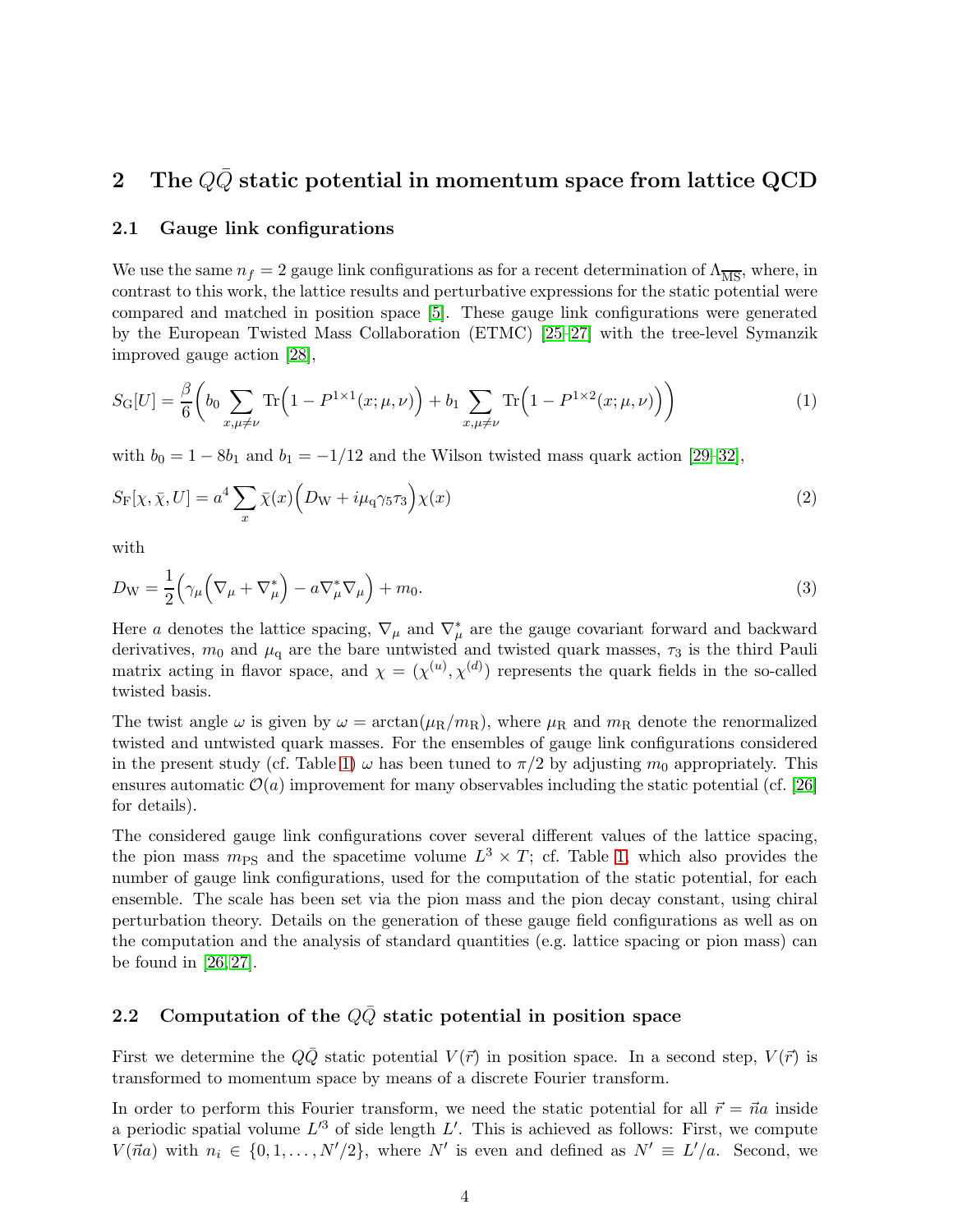| $\beta$ | $a$ in fm  | $(L/a)^3 \times T/a$ | $m_{\rm PS}$ in MeV | $r_0/a$  | $#$ gauges |
|---------|------------|----------------------|---------------------|----------|------------|
| 3.90    | 0.079(3)   | $24^3 \times 48$     | 340(13)             | 5.36(4)  | 168        |
| 4.05    | 0.063(2)   | $32^3 \times 64$     | 325(10)             | 6.73(5)  | 71         |
| 4.20    | 0.0514(8)  | $48^3 \times 96$     | 284(5)              | 8.36(6)  | 46         |
| 4.35    | 0.0420(17) | $32^3 \times 64$     | 352(22)             | 9.81(13) | 146        |

<span id="page-5-0"></span>Table 1: Ensembles of gauge link configurations employed in the present study.

realize the periodicity by defining  $V(n_x a, n_y a, n_z a) \equiv V(|n_x|a, |n_y|a, |n_z|a)$ , where now  $n_i \in$  $\{-\frac{N'}{2}+1,-\frac{N'}{2}+2,\ldots,\frac{N'}{2}\}$  $\frac{\sqrt{2}}{2}$ .

To keep finite volume effects on a negligible level, the spatial volume  $L^{\prime 3}$  needs to be sufficiently large, e.g. for our finest lattice spacing  $a \approx 0.0420$  fm we use  $L'/a = 256$ . While a lattice computation of the static potential  $V(\vec{a}a)$  for all  $n_x, n_y, n_z = 0, 1, \ldots, N'/2$  is possible in principle, it is extremely computer time consuming in practice: One needs to generate gauge link configurations for such large volumes and has to compute both on- and off-axis Wilson loops for all possible quark-antiquark separations  $\vec{r} = \vec{n}a$ . On the other hand the shape of the static potential at large separations is known to be accurately described by  $V(r) = A_0 + \sigma r + A_1/r$ , where  $A_0$  denotes a constant offset parameter,  $\sigma$  is the string tension and  $A_1 \gtrsim -\pi/12$  [\[33–](#page-25-2)[35\]](#page-25-3). Additionally, the large distance behavior of  $V(r)$  is expected to have a rather weak effect on the Fourier transformed potential for  $p \gg \Lambda_{\rm QCD}$ , i.e. the momentum regime used for the matching to perturbation theory and the  $\Lambda_{\overline{\text{MS}}}$  determination in this work. Therefore, we stick to the following strategy:

#### (1) Perform a standard lattice computation of  $V(\vec{r})$  for  $|\vec{r}| = |\vec{n}| a \leq r_{\text{max}}$ :

For quark-antiquark separations  $\vec{n}a \leq r_{\text{max}}$  we extract  $V(\vec{r})$  from the exponential decay of Wilson loop averages  $\langle W(\vec{r}, t) \rangle$  with respect to their temporal extent t, while keeping their spatial extent  $r$  fixed. To this end we first compute

$$
V^{\text{(effective)}}(\vec{r},t) = \frac{1}{a} \ln \left( \frac{\langle W(\vec{r},t) \rangle}{\langle W(\vec{r},t+a) \rangle} \right). \tag{4}
$$

Somewhat arbitrarily, we choose  $r_{\text{max}} \approx 0.42 \text{ fm}$  corresponding to  $r_{\text{max}} = 10a$  for our smallest lattice spacing (cf. Table [1\)](#page-5-0). In a second step the *t*-independent quantity  $V(\vec{r})$  is obtained by performing an uncorrelated  $\chi^2$  minimizing fit to  $V^{(effective)}(\vec{r},t)$  in a suitable t range. This range is chosen such that excited states are strongly suppressed, while statistical errors are still small.

We use the ensembles listed in Table [1,](#page-5-0) where  $L \ll L'$ , and consider on- and off-axis Wilson loops formed by APE smeared spatial links ( $N_{\text{APE}} = 60$ ,  $\alpha_{\text{APE}} = 0.5$  for all our gauge link ensembles) and ordinary, i.e . unsmeared temporal links. For a detailed explanation regarding the construction of off-axis Wilson loops cf. [\[5\]](#page-23-4). For a definition of APE smearing we refer to [\[36\]](#page-25-4).

(2) Model  $V(\vec{r})$  for  $|\vec{r}| = |\vec{n}|a > r_{\text{max}}$ :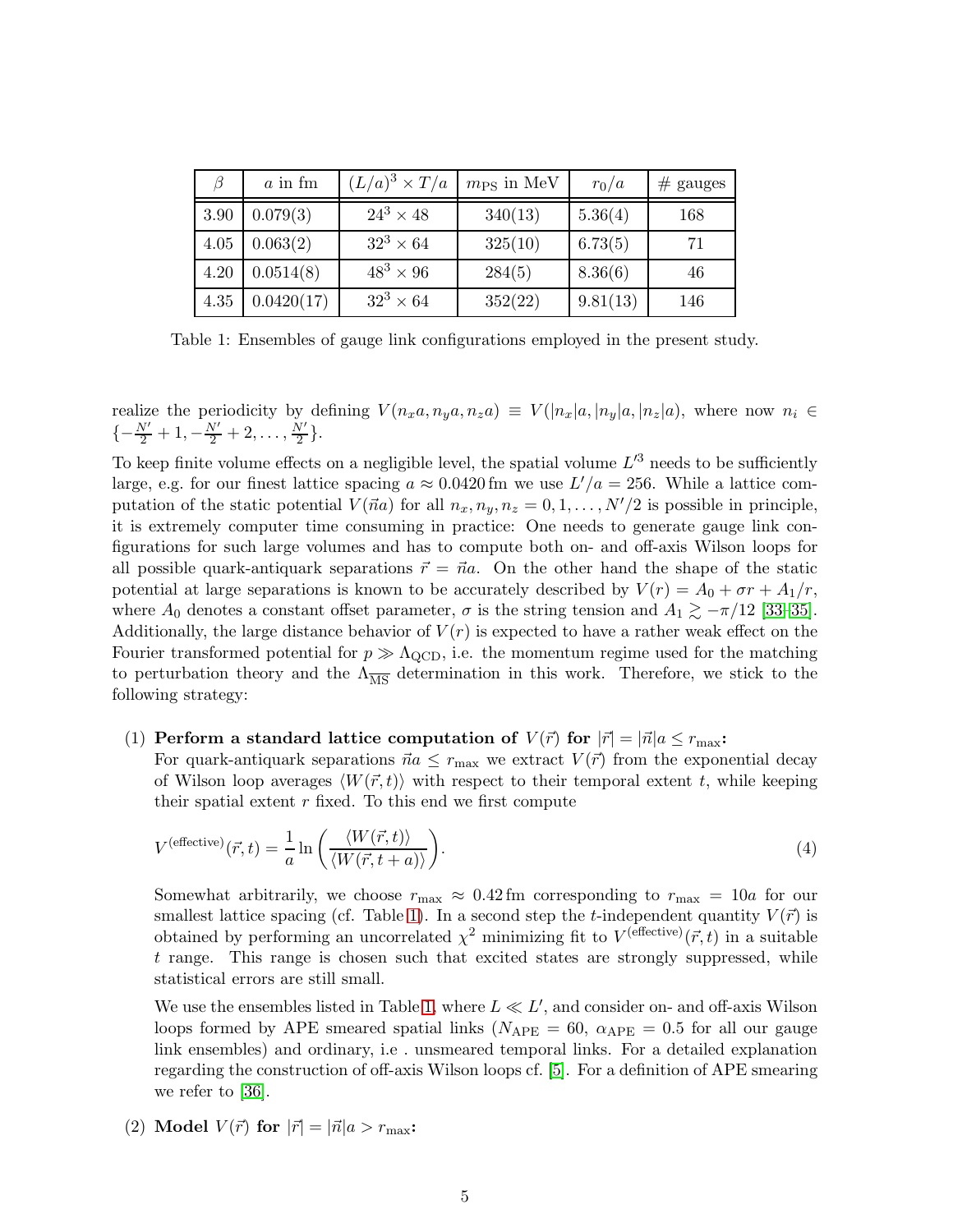<span id="page-6-0"></span>For quark-antiquark separations  $|\vec{n}|a > r_{\text{max}}$  we model the lattice potential by

$$
V(\vec{r}) = V_M(r) \equiv A_0 + \sigma r + \sum_{m=1}^{M} \frac{A_m}{r^m}.
$$
\n
$$
(5)
$$

In Sec. [4](#page-13-0) different values of  $M \in \{1, 2, 3, 4\}$  are used to quantify systematic errors associated with this modeling of the long range part of the lattice potential. The string tension is fixed to  $\sigma = 1550 \,\text{MeV}/\text{fm}$  (corresponding to  $r_0 = 0.420 \,\text{fm}$  determined on the same gauge link configurations we are using throughout this work [\[27\]](#page-24-8)). While  $A_1 = -\pi/12$  in the bosonic string picture [\[33,](#page-25-2) [34\]](#page-25-5), lattice simulations with  $n_f = 2$  quark flavors yield a larger value  $A_1 \approx -0.3 \ldots -0.5$  [\[35\]](#page-25-3). We determine  $A_m$  with  $m \in \{0, 1, \ldots, M\}$  by a  $\chi^2$  minimizing fit of Eq. [\(5\)](#page-6-0) to the lattice results determined in step (1) in the region  $r_{\min} \leq r \leq r_{\max}$ . In order to have  $\chi^2 \lesssim 1$ , for our smallest lattice spacing  $a = 0.0420$  fm we choose  $r_{\min} = 8a$ for  $M = 1$ ,  $r_{\min} = 6a$  for  $M = 2$ , and  $r_{\min} = 4a$  for  $M = \{3, 4\}.$ 

The resulting function  $V_3(r)$  for  $M = 3$  is shown in Figure [1](#page-6-1) together with the lattice results for  $V(\vec{r})$ .



<span id="page-6-1"></span>Figure 1: Position space potential  $V_3(r)$  (green curve) obtained by a  $\chi^2$  minimizing fit to the lattice results  $V(\vec{r})$  (red dots) in the region  $4a \leq |\vec{r}| \leq 10a$  with  $a \approx 0.0420$  fm.

## 2.3 Computation of the  $Q\bar{Q}$  static potential in momentum space

<span id="page-6-2"></span>We define the  $Q\bar{Q}$  static potential in momentum space,  $V(\vec{p})$  with  $\vec{p} = 2\pi \vec{k}/L'$ , by the discrete Fourier transform of  $V(\vec{r})$ ,

$$
V(\vec{p}) = V(2\pi \vec{k}/L') = \sum_{n_x, n_y, n_z} a^3 \exp\left(-\frac{2\pi i \vec{k}\vec{n}}{N'}\right) V(\vec{n}a),\tag{6}
$$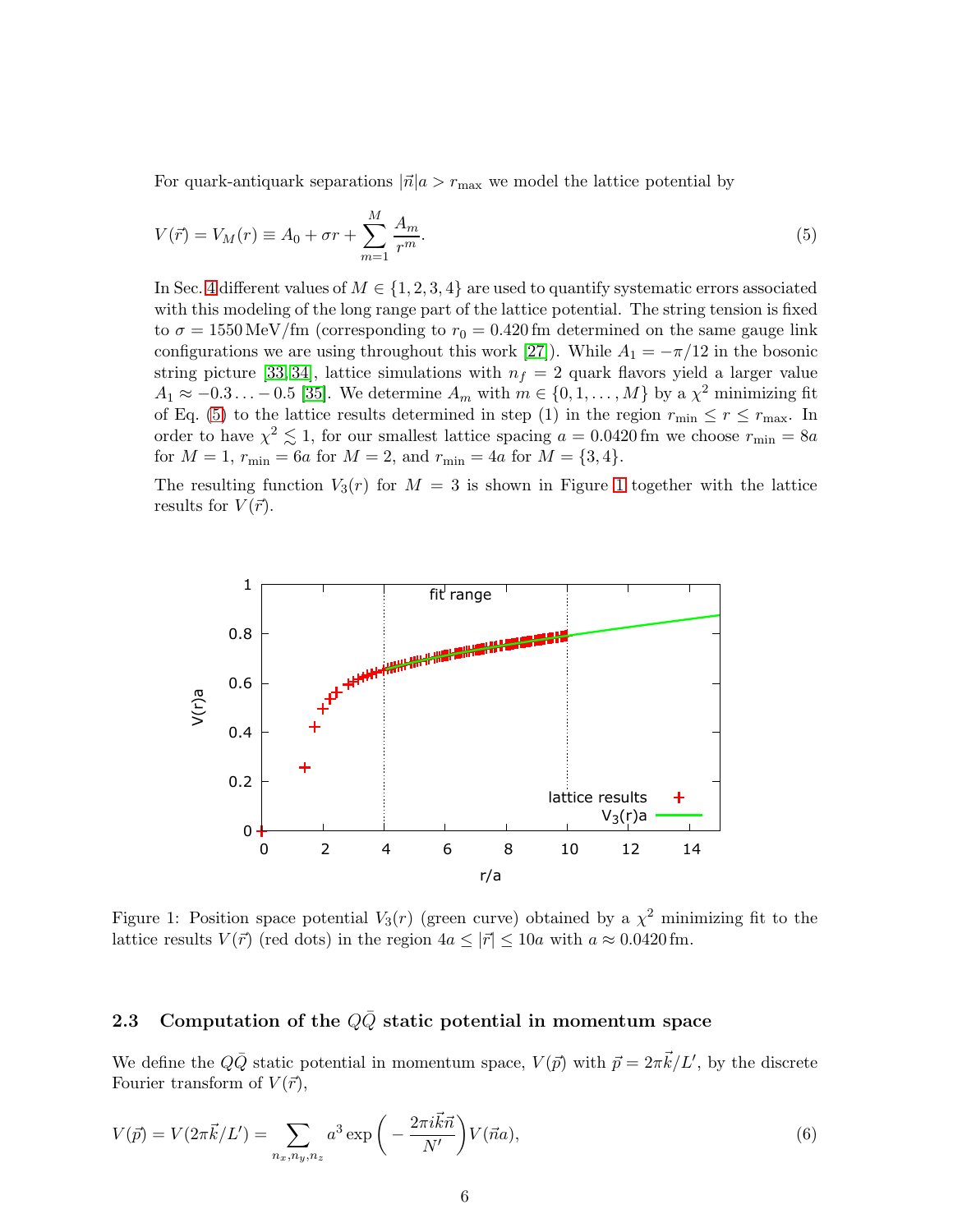where the sum is also over all possible values of  $n_i \equiv -\frac{N'}{2} + \nu_i$  with  $\nu_i \in \{1, 2, ..., N'\}$ , and  $k_i \equiv -\frac{N'}{2} + \kappa_i$  with  $\kappa_i \in \{1, 2, \ldots, N'\}.$ 

In the continuum and in infinite volume  $V(\vec{p})$  is rotationally symmetric, i.e.  $V(\vec{p}) = V(p)$ . Since both a cubic lattice discretization and a cubic periodic volume break rotational symmetry, this is no longer true for the lattice potential [\(6\)](#page-6-2). The deviations from the rotationally invariant continuum and infinite volume potential are expected to be particularly small, when restricting the dimensionless lattice momenta  $\vec{k}$  to values inside a cylinder of unit radius around the lattice diagonal, i.e. demanding

$$
\vec{k}^2 - (\vec{k}\vec{d})^2 \le 1, \quad \vec{d} = \frac{1}{\sqrt{3}}(1, 1, 1). \tag{7}
$$

This so-called cylinder cut is frequently used in lattice momentum space computations of propagators. For details cf. [\[37\]](#page-25-6).

The maximal momentum value along each of the three axes is  $\overline{p} = \pi/a \approx 15 \,\text{GeV}$  for our smallest lattice spacing  $a \approx 0.0420$  fm. Similar to position space, where the minimum on-axis separation is a and the static potential is essentially free of discretization errors for  $r \gtrapprox 3a$ , one might expect rather small discretization errors for  $p \leq \overline{p}/3 \approx 5 \,\text{GeV}$ .

The final result  $V(p)$  for our smallest lattice spacing  $a \approx 0.0420$  fm, obtained with  $V_3(r)$  [cf. Eq.  $(5)$  and Figure 1 is shown in Figure  $2<sup>3</sup>$  $2<sup>3</sup>$  $2<sup>3</sup>$ .



<span id="page-7-0"></span>Figure 2:  $V(p)$  for  $a \approx 0.0420$  fm obtained from  $V_3(r)$  after applying the cylinder cut.

<span id="page-7-1"></span> ${}^{3}$ Throughout this paper all computations are performed in units of the lattice spacing a, e.g. we work with quantities  $aV(r)$ ,  $V(p)/a^2$  and  $a\Lambda_{\overline{\rm MS}}$ , which are independent of any potential errors or uncertainties regarding scale setting; for a recent review cf. [\[38\]](#page-25-7). Nevertheless, the axes in the presented plots as well as the numbers quoted in the main text often given in units of MeV or fm. This is intended to make the physical scales more obvious. To this end we use  $a = 0.0420$  fm for our smallest lattice spacing corresponding to  $\beta = 4.35$  (cf. also Table [1\)](#page-5-0).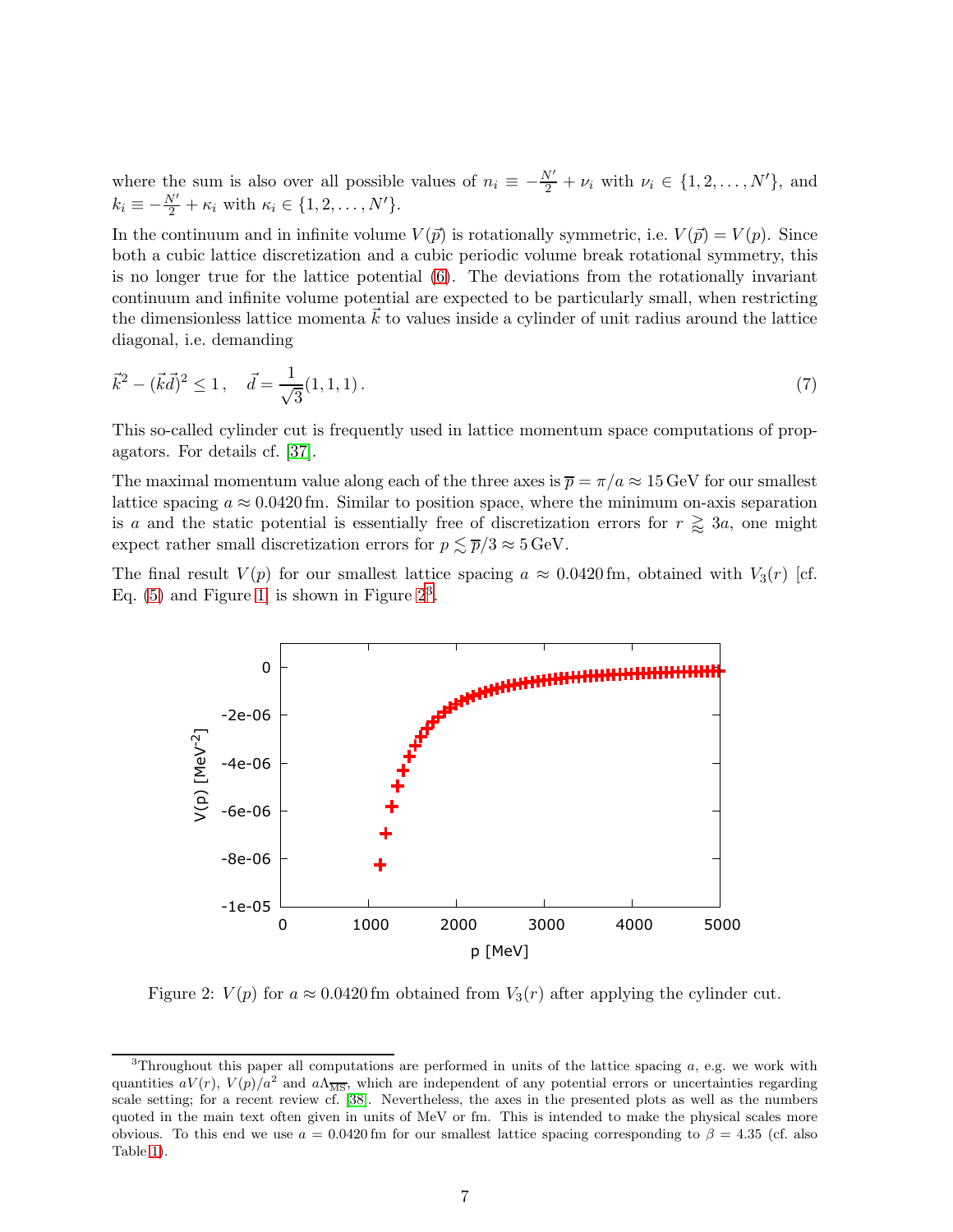# <span id="page-8-0"></span>3 Perturbative insights into the  $Q\bar{Q}$  static potential

## 3.1 The  $Q\bar{Q}$  static potential in perturbation theory

To allow for easier reference and to keep this paper self-contained, we briefly summarize the present status of the  $Q\bar{Q}$  static potential in perturbation theory. Quantities which depend on the particular renormalization scheme used are given in the  $\overline{\text{MS}}$  scheme [\[39,](#page-25-8) [40\]](#page-25-9).

<span id="page-8-1"></span>In the perturbative momentum regime, i.e. for momenta  $p = |\vec{p}| \gg \Lambda_{\text{QCD}}$ , the  $Q\bar{Q}$  static potential is conveniently represented as

$$
V(p) = -C_F \frac{4\pi}{p^2} \alpha_V[\alpha_s(\mu), L(\mu, p)] \tag{8}
$$

with  $C_F$  the eigenvalue of the quadratic Casimir operator for the fundamental representation of the gauge group;  $C_F = 4/3$  for SU(3). Pulling out the overall factor  $\sim 1/p^2$  the entire non-trivial structure of  $V(p)$  can be encoded in the dimensionless quantity  $\alpha_V$ , which in turn is a function of both the coupling  $\alpha_s(\mu)$  and  $L \equiv L(\mu, p) = \ln \frac{\mu^2}{p^2}$  $\frac{\mu^2}{p^2}$ .  $\alpha_s(\mu)$  is evaluated at an a priori arbitrarily chosen renormalization scale  $\mu$  in the perturbative regime, i.e.  $\mu \gg \Lambda_{\rm QCD}$ , guaranteeing that  $\alpha_s(\mu) \ll 1.$ 

<span id="page-8-4"></span>The running of the coupling  $\alpha_s(\mu)$  as a function of the renormalization scale  $\mu$  is governed by the QCD  $\beta$ -function defined as

$$
\beta[\alpha_s(\mu)] \equiv \frac{\mu}{\alpha_s(\mu)} \frac{d}{d\mu} \alpha_s(\mu) \,, \tag{9}
$$

<span id="page-8-5"></span>whose series expansion in powers of  $\alpha_s$  is presently known with the following accuracy,

$$
\beta(\alpha_s) = -\frac{\alpha_s}{2\pi} \beta_0 \left[ 1 + \frac{\alpha_s}{4\pi} \frac{\beta_1}{\beta_0} + \left( \frac{\alpha_s}{4\pi} \right)^2 \frac{\beta_2}{\beta_0} + \left( \frac{\alpha_s}{4\pi} \right)^3 \frac{\beta_3}{\beta_0} + \dots \right].
$$
\n(10)

While the expansion coefficients  $\beta_0$  and  $\beta_1$  are independent of the renormalization scheme,  $\beta_2$ and  $\beta_3$  are scheme-dependent. They have been determined for arbitrary compact semi-simple Lie groups in the  $\overline{\text{MS}}$  scheme [\[41\]](#page-25-10). For SU(3) with  $n_f = 2$  massless dynamical quark flavors they read

$$
\beta_0 = \frac{29}{3}, \quad \beta_1 = \frac{230}{3}, \quad \beta_2 = \frac{48241}{54}, \quad \beta_3 = \frac{18799309}{1458} + \frac{275524}{81} \zeta(3).
$$
\n(11)

The same quantities for arbitrary values of  $n_f$  can be found e.g. in [\[5\]](#page-23-4).

As the static potential is a physical observable, it should of course be independent of the explicit value of the renormalization scale  $\mu$  and form a renormalization group (RG) invariant, i.e. fulfill

<span id="page-8-2"></span>
$$
\mu \frac{d}{d\mu} V(p) = 0. \tag{12}
$$

<span id="page-8-3"></span>One might wonder, how this can come about with  $\alpha_V$  in Eq. [\(8\)](#page-8-1) being a function of the two  $\mu$ -dependent quantities  $\alpha_s(\mu)$  and  $L(\mu, p)$ . However, knowing  $V(p)$  – and thus  $\alpha_V$  – at a certain accuracy in perturbation theory, e.g. up to  $\mathcal{O}(\alpha_s^{\overline{k}})$ , Eq. [\(12\)](#page-8-2) only has to hold to this order, i.e.

$$
\mu \frac{d}{d\mu} \alpha_V[\alpha_s, L] = \mathcal{O}(\alpha_s^{\bar{k}+1}) \qquad \leftrightarrow \qquad \left(\frac{\partial}{\partial L} + \frac{\alpha_s}{2} \beta(\alpha_s) \frac{\partial}{\partial \alpha_s}\right) \alpha_V[\alpha_s, L] = \mathcal{O}(\alpha_s^{\bar{k}+1}). \tag{13}
$$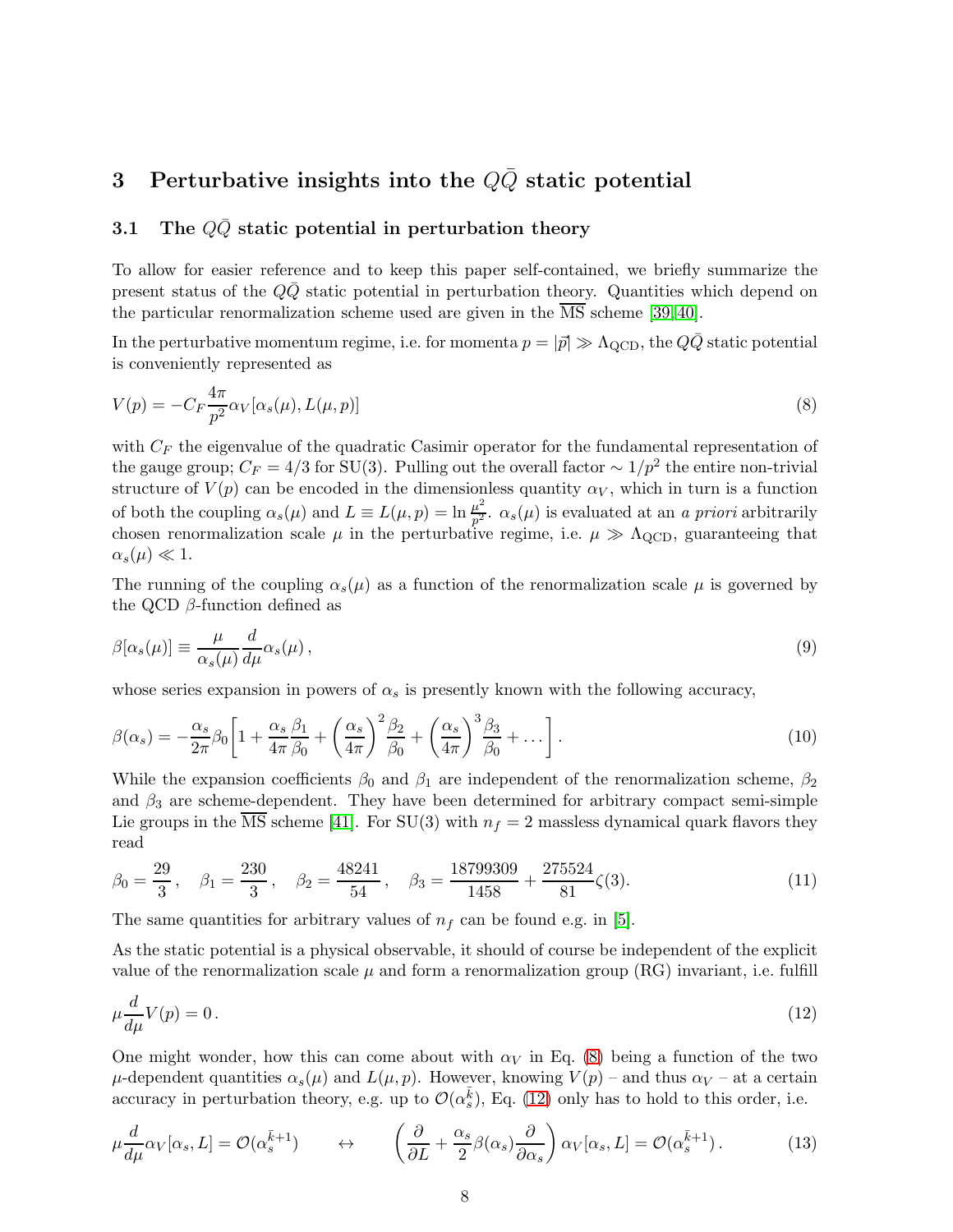Presently, all terms are known explicitly for  $\bar{k} = 4$ , and  $\alpha_V$  is of the following form,

$$
\alpha_V[\alpha_s(\mu), L(\mu, p)] = \alpha_s(\mu) \left\{ 1 + \frac{\alpha_s(\mu)}{4\pi} P_1(L) + \left(\frac{\alpha_s(\mu)}{4\pi}\right)^2 P_2(L) + \left(\frac{\alpha_s(\mu)}{4\pi}\right)^3 \left[ P_3(L) + a_{3\ln} \ln \alpha_s(\mu) \right] + \dots \right\}.
$$
 (14)

<span id="page-9-0"></span>While  $\alpha_V$  has a strict power-series expansion in  $\alpha_s$  up to  $\mathcal{O}(\alpha_s^3)$ , beyond this order one also encounters logarithmic contributions in  $\alpha_s$  [\[42\]](#page-25-11), the first such term being  $\sim \alpha_s^4 \ln \alpha_s$  [\[43\]](#page-25-12).

Equation [\(13\)](#page-8-3) constrains the  $P_k(L)$  accounting for the entire L dependence of  $\alpha_V$  in Eq. [\(14\)](#page-9-0) to be polynomials in  $L$  of degree  $k$ , i.e.

$$
P_k(L) = \sum_{m=0}^{k} \rho_{km} L^m \tag{15}
$$

with dimensionless expansion coefficients  $\rho_{km}$ , and implies that, apart from the explicit values of  $a_k \equiv \rho_{k0} = P_k(0)$  with  $a_0 = 1$ , the  $\rho_{km}$  are fully determined by the coefficients of the β-function [\[23,](#page-24-5) [44\]](#page-25-13). Their explicit expressions for  $k \leq 3$  are given in our notations in [\[23\]](#page-24-5).

The coefficients  $a_1$  [\[19,](#page-24-3)[45\]](#page-25-14) and  $a_2$  [\[46](#page-25-15)[–48\]](#page-26-0) are known analytically. For gauge group SU(3),  $n_f = 2$ and in the  $\overline{\text{MS}}$ -scheme they read

$$
a_1 = \frac{73}{9}, \quad a_2 = \frac{25139}{162} + 9\pi^2 \left(4 - \frac{\pi^2}{4}\right) + \frac{94}{3}\zeta(3). \tag{16}
$$

Also the coefficients  $a_3$  and  $a_{3ln}$  are known [\[43,](#page-25-12) [49–](#page-26-1)[53\]](#page-26-2). Specializing to SU(3) and  $n_f = 2$ , they are given by (cf. [\[5\]](#page-23-4))

$$
a_3 = 27c_1 + \frac{15}{16}c_2 + 9c_3 + \frac{5}{48}c_4 - \frac{968981}{729} - 8\pi^2 \left(15 - \frac{8\pi^2}{45}\right) + 144\pi^2 \left(\ln 3 + \gamma_E\right) + \frac{38192}{27}\zeta(3) + \frac{320}{9}\zeta(5)
$$
 (17)

and  $a_{3ln} = 144\pi^2$ . The constants  $c_i$   $(i = 1 \dots 4)$  are only known numerically:

$$
c_1 = 502.24(1)
$$
,  $c_2 = -136.39(12)$ ,  $c_3 = -709.717$ ,  $c_4 = -56.83(1)$ . (18)

 $c_1$  and  $c_2$  have been determined independently by both [\[50\]](#page-26-3) and [\[51\]](#page-26-4). We use the numerical values from [\[50\]](#page-26-3), who provide smaller statistical errors.<sup>[4](#page-9-1)</sup>  $c_3$  and  $c_4$  have been determined by [\[49\]](#page-26-1). The coefficients  $a_i$  (i = 1...4) for arbitrary values of  $n_f$  can be found, e.g., in [\[5\]](#page-23-4).

Therewith, all coefficients in the perturbative expansion of the static potential in momentum space up to order  $\alpha_s^4$  have been assembled. We emphasize again that the resulting expression is independent of the explicit choice for  $\mu$ , in the sense that different choices for  $\mu$  only lead to deviations at  $\mathcal{O}(\alpha_s^5)$  [cf. Eq. [\(13\)](#page-8-3)], which is beyond the accuracy of the contributions taken into account in Eq. [\(14\)](#page-9-0).

<span id="page-9-1"></span><sup>&</sup>lt;sup>4</sup>The errors associated with  $c_i$  ( $i = 1...4$ ) turn out to be negligible in the context of our  $\Lambda_{\overline{\text{MS}}}$  determination; therefore, we will not discuss them any further.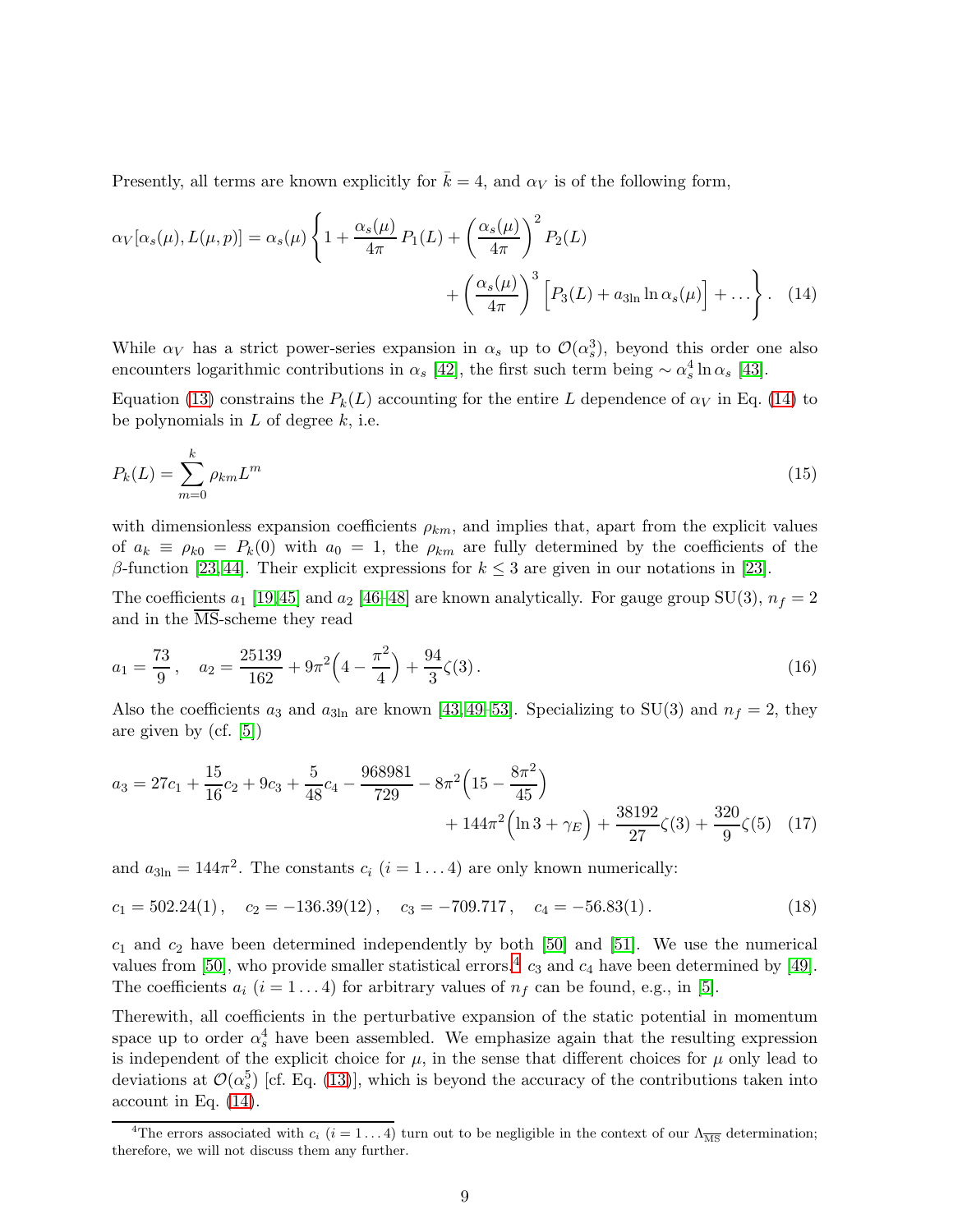In order to prevent the logarithms  $L$  in Eq. [\(14\)](#page-9-0) from becoming large and thereby spoil the perturbative expansion, it is desirable to ensure that  $\mu$  does not deviate much from p. Hence, a particularly convenient choice for the renormalization scale is  $\mu \equiv p$ , implying  $L = 0$ . We will exclusively stick to this choice throughout the remainder of this paper. Adopting this choice,  $\alpha_V$  simplifies significantly. It becomes a function of  $\alpha_s(p)$  only and reads

<span id="page-10-0"></span>
$$
\alpha_V[\alpha_s(p)] = \alpha_s(p) \left\{ 1 + \frac{\alpha_s(p)}{4\pi} a_1 + \left(\frac{\alpha_s(p)}{4\pi}\right)^2 a_2 + \left(\frac{\alpha_s(p)}{4\pi}\right)^3 \left[ a_3 + a_{3\ln} \ln \alpha_s(p) \right] + \dots \right\}.
$$
 (19)

For completeness, note that  $-$  as briefly mentioned in the introduction  $-$  an analogous choice in position space, i.e. setting  $\mu \equiv 1/r$  completely spoils the convergence of the perturbative potential  $V(r)$  [\[19\]](#page-24-3). As will also become obvious below, the choice  $\mu \equiv p$  does not lead to any problems, the reason being the much less pronounced IR sensitivity of the perturbative potential  $V(p)$  in momentum space [\[11\]](#page-23-3).

An alternative representation of Eq. [\(19\)](#page-10-0) is

<span id="page-10-1"></span>
$$
\frac{\alpha_V[\alpha_s(p)]}{\alpha_s(p)} = 1 + x a_1 + (x a_1)^2 \frac{a_2}{a_1^2} + (x a_1)^3 \frac{a_3 + a_{3\ln} \ln(4\pi/a_1)}{a_1^3} \Big[ 1 + \frac{a_{3\ln}}{a_3 + a_{3\ln} \ln(4\pi/a_1)} \ln(x a_1) \Big] + \dots, (20)
$$

where we employed the shortcut notation  $x \equiv \frac{\alpha_s(p)}{4\pi}$  $\frac{s(p)}{4\pi}$ .

In order to allow for more insights into the structure of  $\alpha_V[\alpha_s(p)]$  for  $n_f = 2$ , we insert the explicit numerical values for the coefficients  $a_1, a_2, a_3$  and  $a_{3ln}$  into Eq. [\(20\)](#page-10-1), and rewrite it as

<span id="page-10-2"></span>
$$
\frac{\alpha_V[\alpha_s(p)]}{\alpha_s(p)} \approx 1 + x a_1 + 5.00 (x a_1)^2 + 17.63 (x a_1)^3 \left[1 + 0.15 \ln(x a_1)\right] + \dots,
$$
\n(21)

with  $a_1 \approx 8.11$ . It is easy to check that for  $xa_1 \lesssim \frac{1}{5} \leftrightarrow \alpha_s(p) \lesssim \frac{4\pi}{5a_1} \approx 0.31$  the contributions  $\sim (xa_1)^n$  in Eq. [\(21\)](#page-10-2) are ordered in the sense that they become increasingly less important, when increasing n from 0 to 3. For larger values of  $\alpha_s(p) \geq 0.31$  this ordering is spoiled. Correspondingly, the perturbative expansion of  $\alpha_V[\alpha_s(p)]$  with  $n_f = 2$  can in particular be considered as well-behaved and controllable for  $\alpha_s(p) \ll 0.31$ . As the highest order contribution  $\sim (xa_1)^3$  in Eq. [\(21\)](#page-10-2) is still significantly smaller than the next-to-highest one  $\sim (xa_1)^2$ , in the present paper we will consider the perturbative expansion as trustworthy even up to  $\alpha_s(p) \lesssim 0.31$ . Taking into account the value of  $\Lambda_{\overline{\text{MS}}}$  as determined in [\[5\]](#page-23-4),  $\Lambda_{\overline{\text{MS}}}^{(n_f=2)} = 315 \text{ MeV}$ , this directly translates into a restriction to momenta  $p \gtrsim 1500 \,\text{MeV}$  (cf. Sec. [3.2\)](#page-10-3).

#### <span id="page-10-3"></span>3.2 The scale  $\Lambda_{\overline{\text{MS}}}$

So far we have not discussed, how an explicit numerical value can be attributed to the strong coupling  $\alpha_s(\mu)$  evaluated at a given momentum  $\mu$ . We emphasize that such an identification is renormalization scheme dependent, the most widely used scheme being the  $\overline{\text{MS}}$  scheme [\[39,](#page-25-8) [40\]](#page-25-9), which we also adopt here.

<span id="page-10-4"></span>A straightforward integration of Eq. [\(9\)](#page-8-4) yields  $\sim$   $\sim$ 

$$
\ln \frac{\mu}{\Lambda} = \left[ \int \frac{d\alpha_s}{\alpha_s} \frac{1}{\beta(\alpha_s)} \right] \Big|_{\alpha_s = \alpha_s(\mu)} + C \,, \tag{22}
$$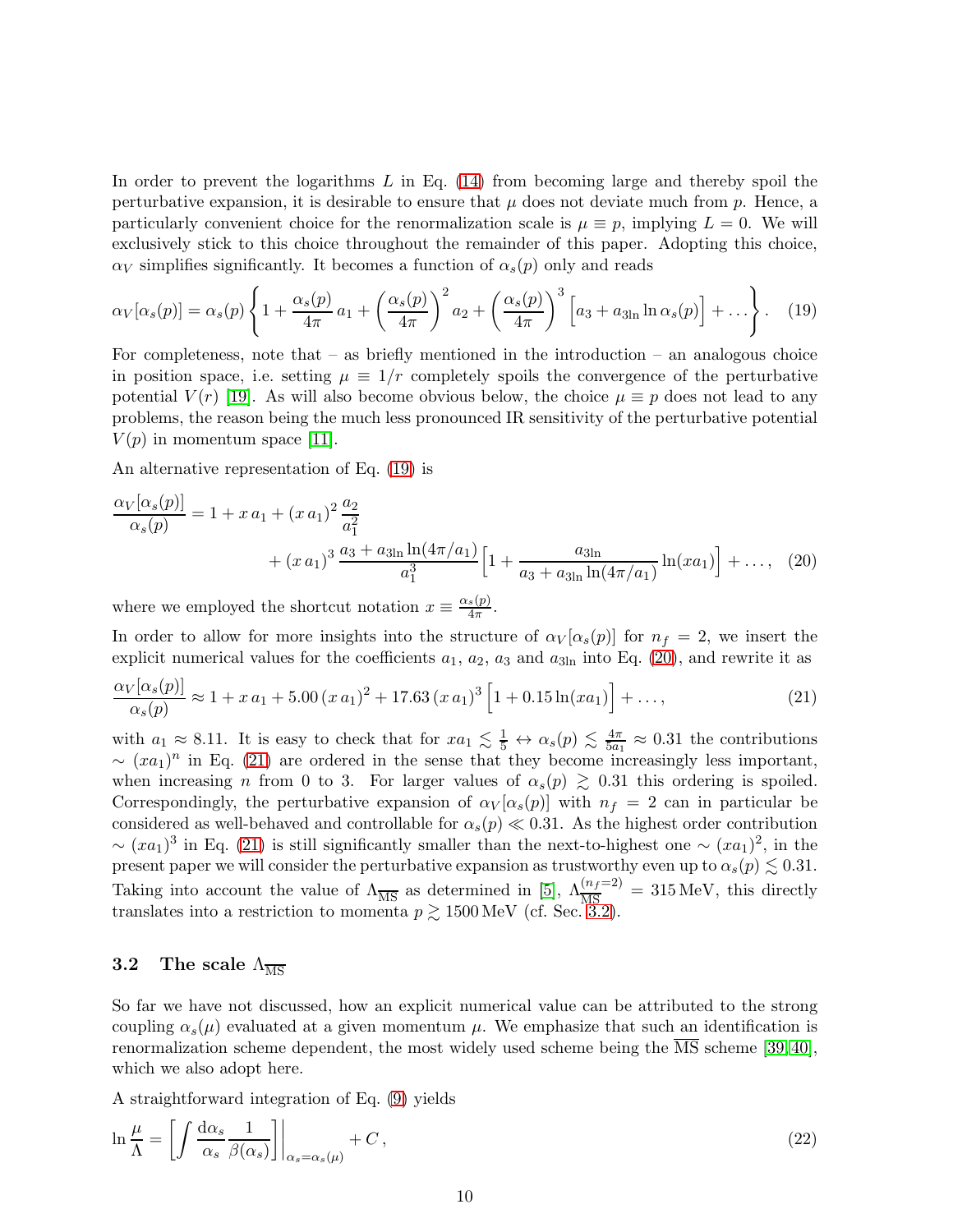where the conventional definition of  $\Lambda$  in the  $\overline{\text{MS}}$  scheme, i.e.  $\Lambda \to \Lambda_{\overline{\text{MS}}}$ , corresponds to the choice of  $C = \frac{\beta_1}{2\beta_1^2}$  $\frac{\beta_1}{2\beta_0^2} \ln(\frac{\beta_0}{4\pi})$  [\[54\]](#page-26-5)<sup>[5](#page-11-0)</sup>.

<span id="page-11-1"></span>Employing some elementary manipulations and rearrangements, Eq. [\(22\)](#page-10-4) adopted to the  $\overline{\text{MS}}$ scheme can be written as

$$
\Lambda_{\overline{\rm MS}} \equiv \mu \left( \frac{\beta_0 \alpha_s(\mu)}{4\pi} \right)^{-\frac{\beta_1}{2\beta_0^2}} \exp \left\{ -\frac{2\pi}{\beta_0 \alpha_s(\mu)} - \int_0^{\alpha_s(\mu)} \frac{\mathrm{d}\alpha_s}{\alpha_s} \left[ \frac{1}{\beta(\alpha_s)} + \frac{2\pi}{\beta_0 \alpha_s} - \frac{\beta_1}{2\beta_0^2} \right] \right\},\tag{23}
$$

involving a definite integral over  $\alpha_s$  (cf. e.g. [\[55\]](#page-26-6)). The additional terms apart from the factor of  $1/\beta(\alpha_s)$  have been included in the integrand to make the finiteness of the integral over the interval from 0 to  $\alpha_s(\mu)$  manifest.

In general Eq. [\(23\)](#page-11-1) cannot be solved explicitly to provide the coupling  $\alpha_s(\mu)$  at a given momentum scale  $\mu$  as a function of the ratio  $\mu/\Lambda_{\overline{MS}}$ . An exact closed form solution is only possible at leading order – i.e. taking into account only the leading contribution of the  $\beta$ -function [\(10\)](#page-8-5),  $\beta(\alpha_s) \approx -\frac{\alpha_s}{2\pi}\beta_0$  – and reads  $\alpha_s(\mu) = \left[\frac{\beta_0}{2\pi}\right]$  $\frac{\beta_0}{2\pi} \ln(\mu/\Lambda)$ <sup>-1</sup>. Note, however, that approximate results for  $\alpha_s(\mu)$  as a function of the ratio  $\mu/\Lambda_{\overline{MS}}$  are available also for higher order contributions: the derivation of such expressions involves expansions in terms of  $\ln(\mu/\Lambda_{\overline{\rm MS}})$ ; see e.g. [\[54,](#page-26-5) [56\]](#page-26-7).

Aiming at the determination of  $\Lambda_{\overline{\text{MS}}}$  by fitting the perturbative expression for the static potential [\(8\)](#page-8-1) to numerical data from lattice simulations we do not see any reason to resort to these further approximations. Our strategy is rather to solve the implicit equation [\(23\)](#page-11-1) for  $\alpha_s(\mu)$  nu-merically. Hence, we will always use the relation [\(23\)](#page-11-1) between  $\alpha_s(\mu)$  and  $\mu/\Lambda_{\overline{MS}}$  at the presently best available accuracy, irrespectively of the order of the expansion of the perturbative potential in  $\alpha_s(p)$ .

However, note that there is still some freedom left in deciding, how to proceed with the evaluation of Eq. [\(23\)](#page-11-1). We can

- (I) either plug in the perturbative expression of the  $\beta$ -function [\(10\)](#page-8-5) at the presently best known accuracy and then do the integration over  $\alpha_s$  numerically,
- (II) or adopt a Taylor expansion of the integrand in Eq. [\(23\)](#page-11-1) and do the integral analytically, keeping only those terms, whose coefficients are known explicitly,

<span id="page-11-2"></span>
$$
\int_0^{\alpha_s(\mu)} \frac{d\alpha_s}{\alpha_s} \left[ \frac{2}{\beta(\alpha_s)} + \frac{4\pi}{\beta_0 \alpha_s} - \frac{\beta_1}{\beta_0^2} \right]
$$
  
= 
$$
\frac{\beta_0 \beta_2 - \beta_1^2}{\beta_0^3} \frac{\alpha_s(\mu)}{4\pi} + \frac{\beta_0^2 \beta_3 - 2\beta_0 \beta_1 \beta_2 + \beta_1^3}{2\beta_0^4} \left( \frac{\alpha_s(\mu)}{4\pi} \right)^2 + \mathcal{O}(\alpha_s^3).
$$
 (24)

Of course, limiting ourselves to the truly perturbative regime, i.e. the regime, where the perturbative expansion of the  $\beta$ -function [\(10\)](#page-8-5) is such that higher order corrections become increasingly less important, both choices should be equally justified.

As pointed out in Sec. [3,](#page-8-0) when fitting the perturbative static potential [\(8\)](#page-8-1) in momentum space to lattice data we will always stick to the identification  $\mu \equiv p$ . Correspondingly, higher order

<span id="page-11-0"></span> ${}^{5}$ For completeness, note that our conventions slightly differ from those of [\[54\]](#page-26-5), who write Eq. [\(9\)](#page-8-4) in terms of  $a \equiv \alpha_s/\pi$ . Moreover,  $\beta_n|_{[54]} = \beta_n/4^{n+1}$  $\beta_n|_{[54]} = \beta_n/4^{n+1}$  $\beta_n|_{[54]} = \beta_n/4^{n+1}$  and  $b_n|_{[54]} = \beta_n/(4^n \beta_0)$ .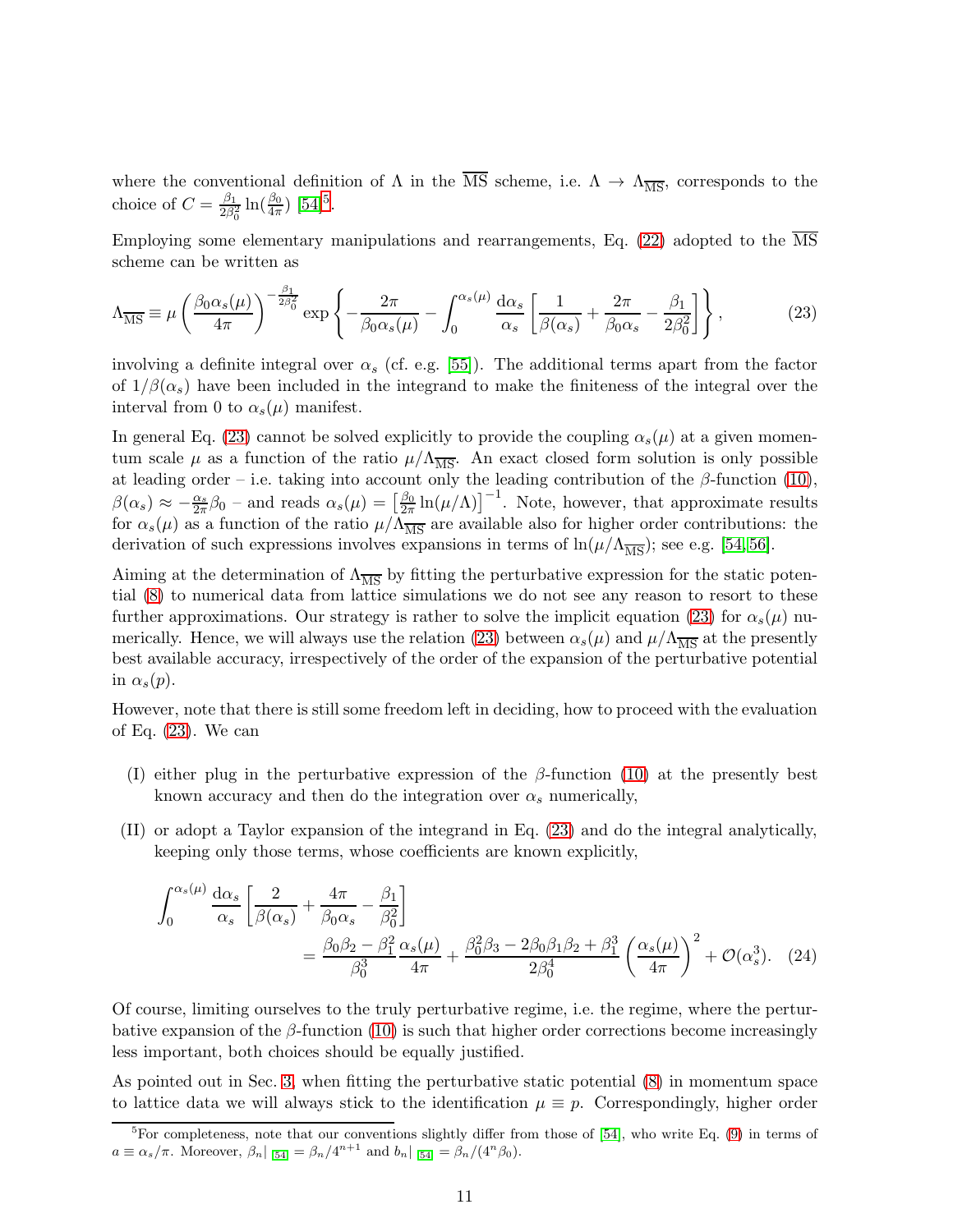corrections in Eq. [\(10\)](#page-8-5) should remain small throughout the integration interval from 0 to  $\alpha(p)$ in Eq.  $(23)$  and Eq.  $(24)$ , respectively.

To get a feeling, how the perturbative expansion of the  $\beta$ -function behaves, we employ the same strategy as adopted in the context of Eq. [\(21\)](#page-10-2) and study its behavior at the upper integration limit in Eq. [\(23\)](#page-11-1), i.e. at  $\alpha_s \equiv \alpha_s(p)$ . First we rewrite Eq. [\(10\)](#page-8-5) as

$$
\beta(\alpha_s) = -\frac{\alpha_s}{2\pi} \beta_0 \left[ 1 + x \frac{\beta_1}{\beta_0} + \left( x \frac{\beta_1}{\beta_0} \right)^2 \frac{\beta_0 \beta_2}{\beta_1^2} + \left( x \frac{\beta_1}{\beta_0} \right)^3 \frac{\beta_0^2 \beta_3}{\beta_1^3} + \dots \right]
$$
(25)

with  $x \equiv \frac{\alpha_s(p)}{4\pi}$  $\frac{s(p)}{4\pi}$ . Second we insert the explicit numerical coefficients of the  $\beta$ -function for  $n_f = 2$ into this equation, resulting in

$$
\beta(\alpha_s) \approx -\frac{\alpha_s}{2\pi} \beta_0 \left[ 1 + x \frac{\beta_1}{\beta_0} + 1.47 \left( x \frac{\beta_1}{\beta_0} \right)^2 + 3.52 \left( x \frac{\beta_1}{\beta_0} \right)^3 + \dots \right] \tag{26}
$$

with  $\frac{\beta_1}{\beta_0} \approx 7.93$ . Using the same reasoning as in the context of Eq. [\(21\)](#page-10-2) above, we find that for the contributions  $\sim (x\beta_1/\beta_0)^n$  to become increasingly less important with n, we have to demand  $x\beta_1/\beta_0 \leq 0.4$ , which corresponds to  $\alpha_s(p) \leq 0.63$ .

Hence, in particular for  $\alpha_s(p) \lesssim 0.31$  – which was the value found to crudely delimit the range of validity of a perturbative expansion of the static potential in momentum space for  $n_f = 2$  [cf. in the context of Eq. [\(21\)](#page-10-2) above] – higher order terms in the perturbative expansion of the  $\beta$ -function [\(10\)](#page-8-5) for  $n_f = 2$  are expected to become much less important. In turn both possibilities (I) and (II) discussed above to numerically solve Eq. [\(23\)](#page-11-1) for  $\alpha_s(p)$  as a function of  $p/\Lambda_{\overline{\rm MS}}$  should yield very similar results.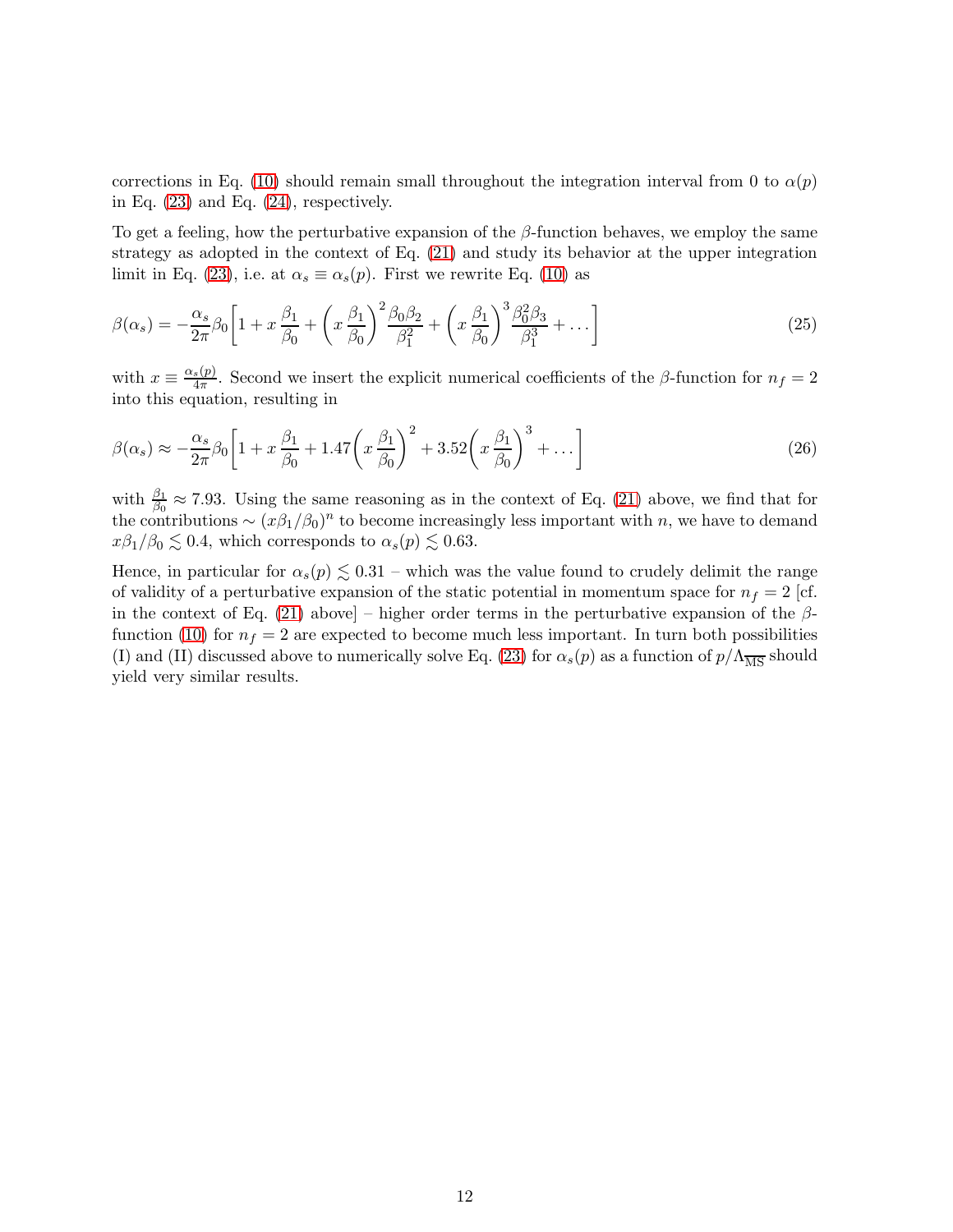# <span id="page-13-0"></span>4 Determination of  $\Lambda_{\overline{\rm MS}}$

In this section, we determine  $\Lambda_{\overline{MS}}$  in units of the lattice spacing, i.e.  $a\Lambda_{\overline{MS}}$ , by fitting perturbative expressions for the static potential in momentum space (cf. Sec. [3\)](#page-8-0) to corresponding lattice results (cf. Sec. [2\)](#page-4-0). Using the values of the lattice spacing listed in Table [1,](#page-5-0) these results can easily be converted to physical units, i.e. MeV. Unless explicitly stated otherwise, the errors provided for  $\Lambda_{\overline{\rm MS}}$  do not account for the uncertainties associated with the lattice spacing a. These errors will however be accounted for when quoting our final result for  $\Lambda_{\overline{\text{MS}}}$  [cf. Eq. [\(31\)](#page-21-0), below]. For completeness, we will also quote  $r_0 \Lambda_{\overline{\text{MS}}},^6$  $r_0 \Lambda_{\overline{\text{MS}}},^6$  which is dimensionless and, hence, unaffected by any potential uncertainty in a (uncertainties in  $r_0/a$ , which are collected in Table [1,](#page-5-0) are, of course, included).

#### 4.1 Fitting procedures

<span id="page-13-2"></span>The perturbative  $Q\bar{Q}$  potential to be fitted to lattice results is given by

$$
V(p) = -\frac{4}{3} \frac{4\pi}{p^2} \alpha_s(p) \left\{ \underbrace{1}_{\text{LO}} + \frac{\alpha_s(p)}{4\pi} a_1 + \left(\frac{\alpha_s(p)}{4\pi}\right)^2 a_2 + \left(\frac{\alpha_s(p)}{4\pi}\right)^3 \left[a_3 + a_{3\ln} \ln \alpha_s(p)\right] \right\} + V_0, \quad (27)
$$

where we included an overall constant offset  $V_0$  of the potential. We use different orders in the expansion of  $V(p)$  in powers of  $\alpha_s(p)$  to test and judge the convergence behavior of our results; the abbreviation  $N<sup>n</sup>LO$  stands for  $(next-to)<sup>n</sup>$  leading-order. As only energy differences are measurable  $V_0$  does not have any observable consequences. However, it is necessary to allow for a meaningful matching of the perturbative potential to lattice results.

For the relation between  $\alpha_s(p)$  and  $\Lambda_{\overline{\text{MS}}}$  we employ (cf. Sec. [3\)](#page-8-0)

- (I) either Eq. [\(23\)](#page-11-1) with  $\beta(\alpha)$  given by the terms written explicitly in Eq. [\(10\)](#page-8-5),
- (II) or Eq. [\(23\)](#page-11-1) with the integral expression substituted for the terms written explicitly on the left-hand side of Eq. [\(24\)](#page-11-2).

These implicit equations are solved numerically to yield  $\alpha_s(p)$  as a function of  $p/\Lambda_{\overline{MS}}$ .

We employ an uncorrelated  $\chi^2$  minimizing fit with two degrees of freedom,  $V_0$  and  $\Lambda_{\overline{\text{MS}}}$ , to fit the perturbative  $Q\overline{Q}$  potential [\(27\)](#page-13-2) to the lattice potential in momentum space. Our fitting interval is delimited by  $p_{\min}$  and  $p_{\max}$ . Note that the lattice potential in momentum space originates from position space results whose large distance behavior is modeled by Eq. [\(5\)](#page-6-0) with  $M \in \{1, 2, 3, 4\}$  – and thus also depends on M (cf. Sec. [2\)](#page-4-0).

<span id="page-13-1"></span><sup>&</sup>lt;sup>6</sup>The scale  $r_0$  is defined via  $r_0^2 F(r_0) = 1.65$ , with  $F(r) = dV(r)/dr$  [\[57\]](#page-26-8).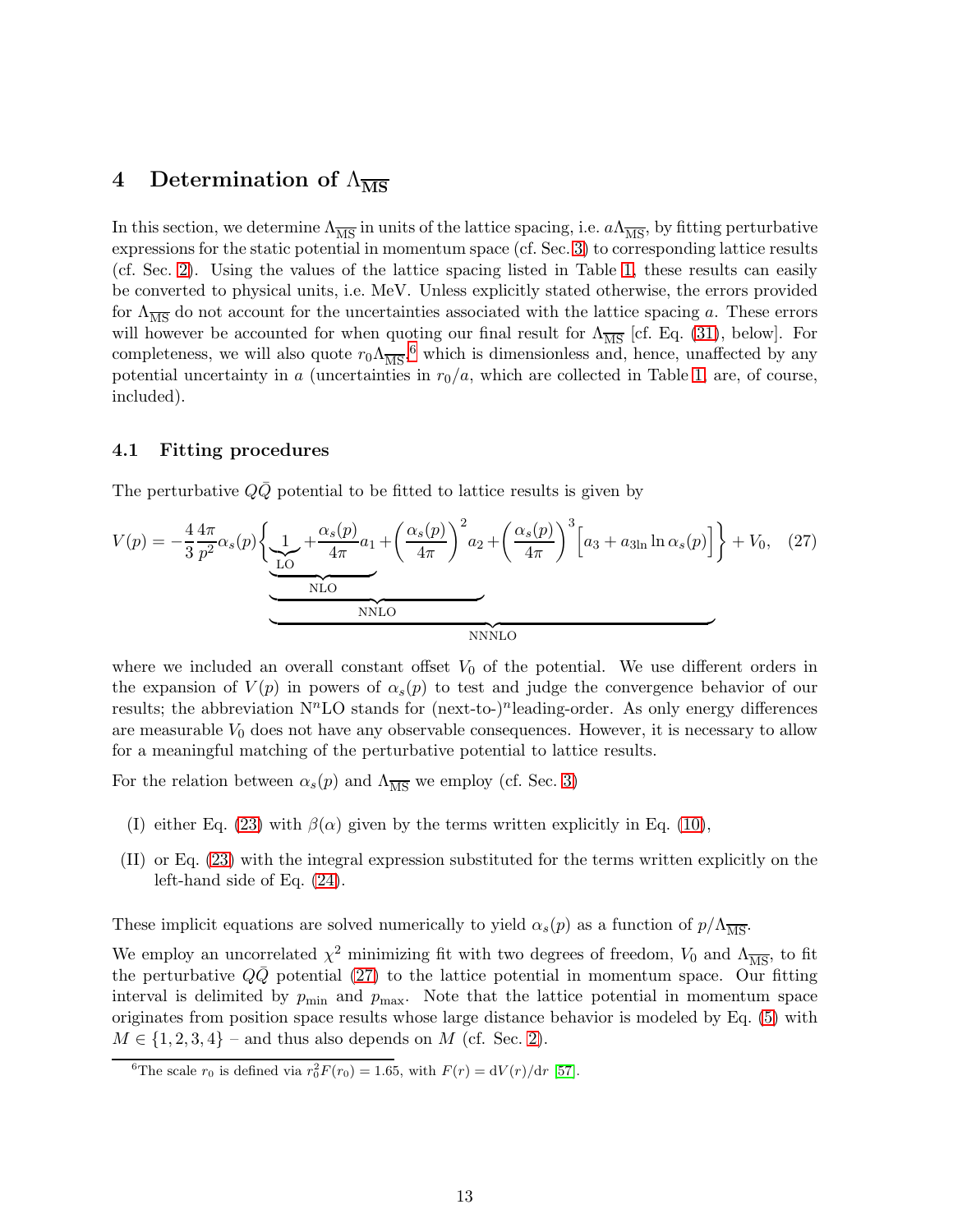#### <span id="page-14-1"></span>4.2 Systematic and statistical errors of  $\Lambda_{\overline{\text{MS}}}$

#### 4.2.1 Individual variation of input parameters

We investigate the stability of  $\Lambda_{\overline{\text{MS}}}$  with respect to variations of the input parameters  $p_{\text{min}}$ ,  $p_{\text{max}}$ and M, using our finest lattice spacing  $a \approx 0.042$  fm and  $(L'/a)^3 = 256^3$  lattice sites. To this end the input parameters delimiting the fitting range are varied in the following intervals:

•  $p_{\min} = 1500 \,\text{MeV} \dots 2250 \,\text{MeV}$ :

As discussed in detail in Sec. [3,](#page-8-0) for  $p_{\min} \lesssim 1500 \,\text{MeV}$  the validity of perturbative expressions for the static potential is rather questionable.

•  $p_{\text{max}} = 2250 \,\text{MeV} \dots 3000 \,\text{MeV}$ :

The maximum momentum on our finest lattice along an axis is  $\bar{p} = \pi/a \approx 15$  GeV. For  $p \lesssim$  $\bar{p}/3$ , it seems reasonable to expect rather small discretization errors. These expectations have also been confirmed by numerical investigations. Fitting the perturbative potential to lattice results we obtain an essentially stable value of  $\Lambda_{\overline{MS}}$  up to 3000 MeV . . . 3500 MeV.

The different choices for the parameter M are

•  $M \in \{1, 2, 3, 4\}$ :

The parameter  $M$  is varied to estimate the systematic errors associated with our modeling of the long range part of the lattice potential in position space; cf. Sec. [2.2.](#page-4-1)

Below, we demonstrate that the fit results for  $\Lambda_{\overline{MS}}$  are rather stable with respect to these parameter variations, i.e. we confirm that a meaningful and rather precise matching of perturbative expressions for the  $QQ$  static potential and lattice results is possible.

Exemplary fits of the perturbative static potential [\(27\)](#page-13-2) at LO, NLO, NNLO and NNNLO to lattice results are depicted in Figure [3.](#page-15-0) Noteworthily, all four orders are suited to describe the lattice potential within statistical errors, i.e. fulfill  $\chi^2/\text{dof} \lesssim 1.0$ . Similar  $\chi^2/\text{dof}$  are obtained when varying input parameters (cf. below).

To understand, how the value of  $\Lambda_{\overline{\text{MS}}}$  depends on the input parameters  $p_{\text{min}}$  and  $p_{\text{max}}$ , we vary them individually. Our results are summarized graphically in Figure  $4:7$  $4:7$ 

- The plots in the left column are obtained with fitting procedure (I), while those in the right column result from fitting procedure (II).
- For the plots in the first line we vary  $p_{\min} = 1500 \,\text{MeV} \dots 2250 \,\text{MeV}$ , while keeping  $p_{\max} =$ 2625 MeV fixed at the center of the interval defined above, and set  $M = 3$ . We find:
	- Variation of  $\Lambda_{\overline{\text{MS}}}$  (NNLO):  $337 \,\mathrm{MeV} \dots 344 \,\mathrm{MeV}$  (fitting procedure (I)),  $335 \,\text{MeV} \dots 342 \,\text{MeV}$  (fitting procedure (II)).

<span id="page-14-0"></span><sup>&</sup>lt;sup>7</sup>Statistical errors associated with the  $\chi^2$  minimizing fits, which are rather small ( $\approx 2 \text{ MeV} \dots 4 \text{ MeV}$ ), are not considered in this subsection. They are, however, included in the final results presented in Sec. [4.3.](#page-21-1)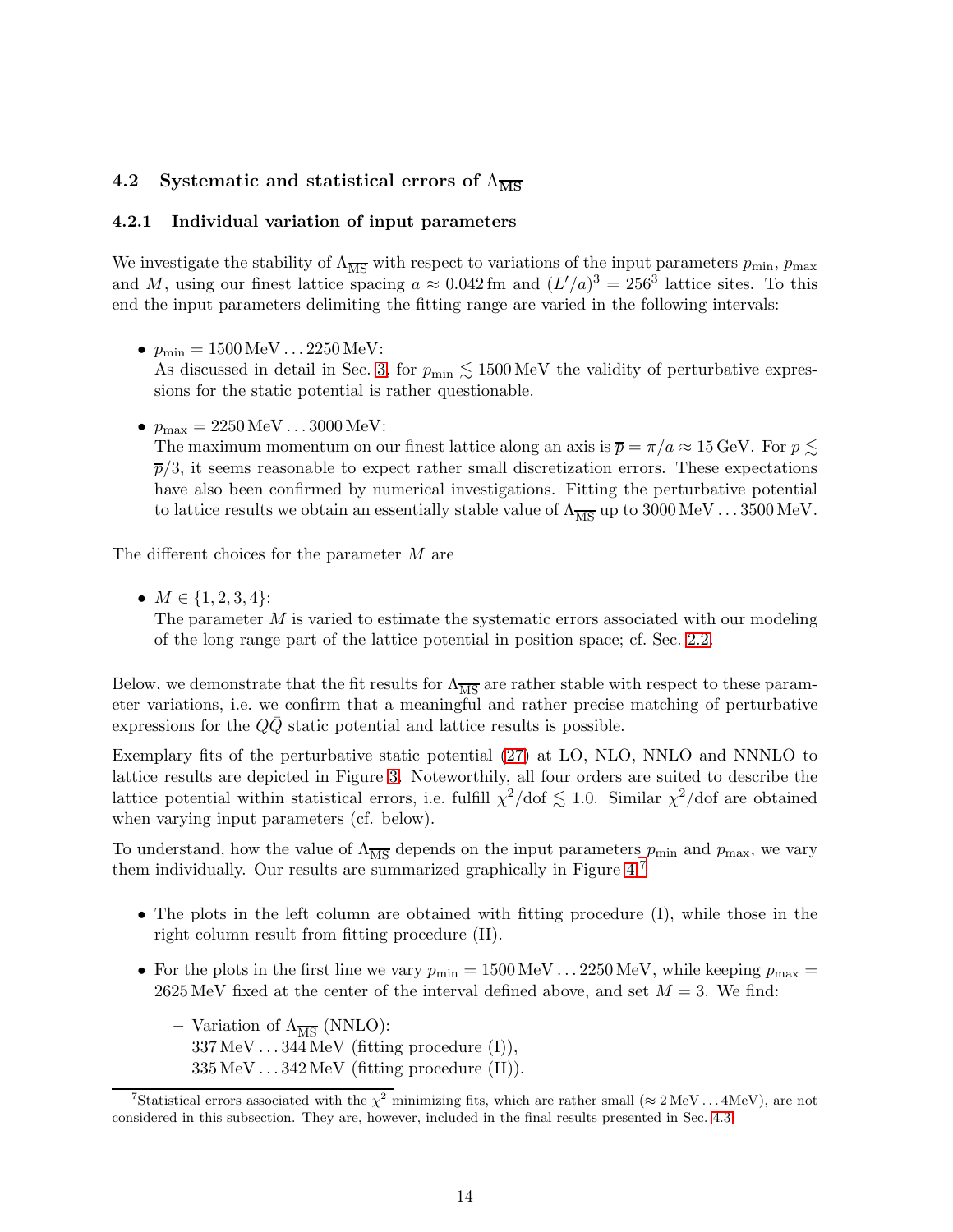

<span id="page-15-0"></span>Figure 3: Exemplary fits of the perturbative static potential [\(27\)](#page-13-2) to lattice results obtained with  $\beta = 4.35$  and  $M = 3$ . We employ fitting procedure (I) with  $p_{\text{min}} = 1875 \text{ MeV}$  and  $p_{\text{max}} = 2625 \,\text{MeV}$ . The errors quoted below the plots refer to the fitting and are statistical errors only; systematic errors will be discussed below.

- Variation of  $\Lambda_{\overline{\text{MS}}}$  (NNNLO):  $313 \,\text{MeV} \dots 317 \,\text{MeV}$  (fitting procedure (I)),  $312 \,\mathrm{MeV} \dots 315 \,\mathrm{MeV}$  (fitting procedure (II)).
- For the plots in the second line we vary  $p_{\text{max}} = 2250 \,\text{MeV} \dots 3000 \,\text{MeV}$ , while keeping  $p_{\text{min}} = 1875 \,\text{MeV}$  fixed at the center of the interval defined above, and set  $M = 3$ . We obtain:
	- Variation of  $\Lambda_{\overline{\text{MS}}}$  (NNLO):  $338 \,\text{MeV} \dots 343 \,\text{MeV}$  (fitting procedure (I)), 337 MeV . . . 341 MeV (fitting procedure (II)).
	- Variation of  $\Lambda_{\overline{\text{MS}}}$  (NNNLO):  $314 \,\text{MeV} \dots 317 \,\text{MeV}$  (fitting procedure (I)),  $313 \,\text{MeV} \dots 315 \,\text{MeV}$  (fitting procedure (II)).
- For the plots in the third line we vary the center of the fitting range  $(p_{\min} + p_{\max})/2 =$ 1875 MeV . . . 2625 MeV, while keeping the width of the fitting range  $p_{\text{max}}-p_{\text{min}} = 750 \text{ MeV}$ fixed, and set  $M = 3$ . This results in:
	- Variation of  $\Lambda_{\overline{\text{MS}}}$  (NNLO):  $335 \,\text{MeV} \dots 340 \,\text{MeV}$  (fitting procedure (I)),  $334 \,\text{MeV} \dots 338 \,\text{MeV}$  (fitting procedure (II)).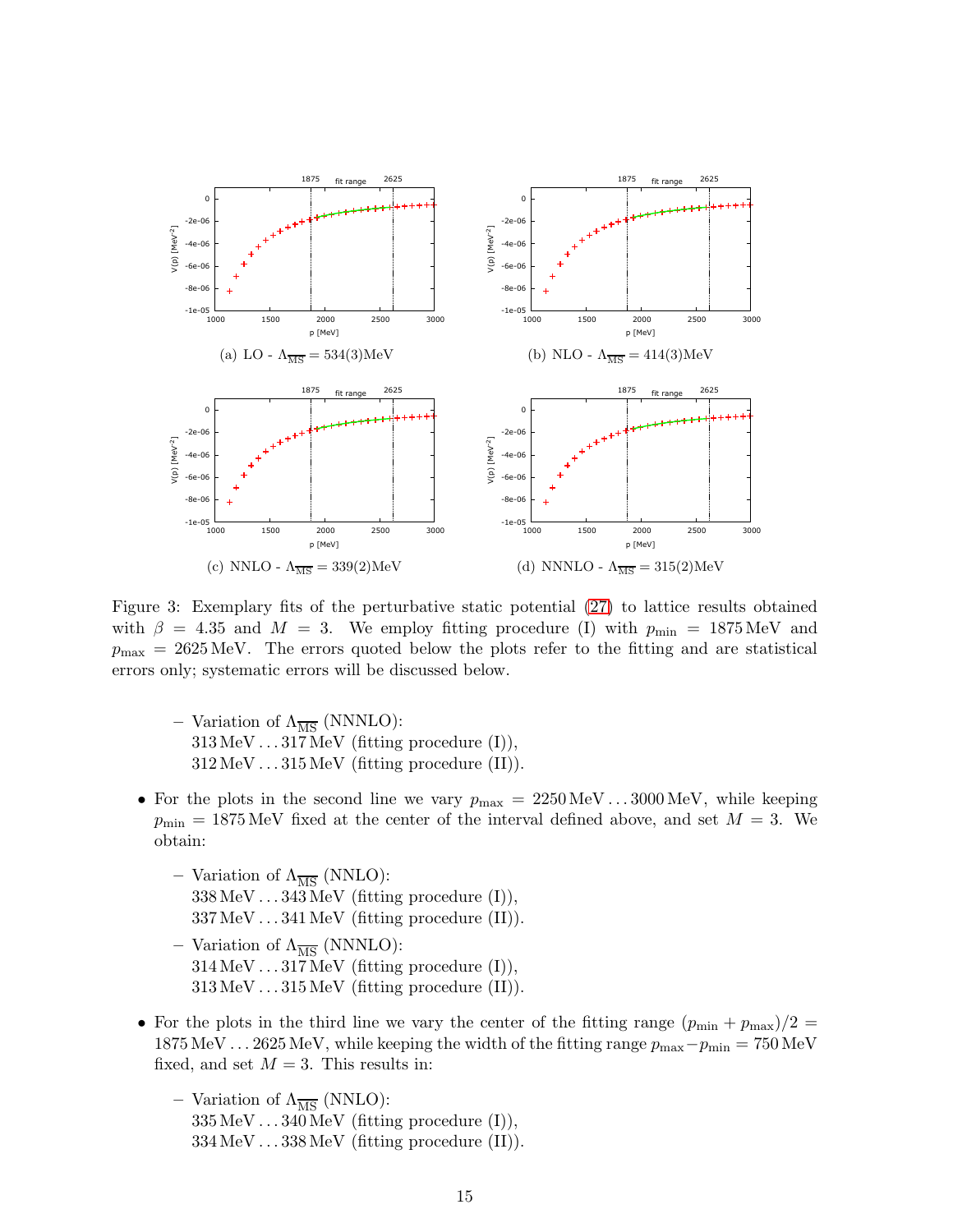– Variation of  $\Lambda_{\overline{\text{MS}}}$  (NNNLO):  $313 \,\text{MeV} \dots 315 \,\text{MeV}$  (fitting procedure (I)),  $312 \,\mathrm{MeV} \dots 314 \,\mathrm{MeV}$  (fitting procedure (II)).

To allow for a meaningful determination of  $\Lambda_{\overline{\rm MS}}$ , it is important to ensure that the fit results for  $\Lambda_{\overline{\rm MS}}$  only exhibit a weak – preferably negligible – dependence on  $p_{\rm min}$  and  $p_{\rm max}$ . In plots of  $\Lambda_{\overline{\rm MS}}$  as a function of  $p_{\rm min}$  and  $p_{\rm max}$  this should manifest itself in the formation of plateaus. This behavior is clearly visible in Figure [4](#page-17-0) for all six plots and at all orders in the expansion [\(27\)](#page-13-2). Moreover, the curves shown in Figure [4](#page-17-0) clearly reveal a convergence behavior when increasing the order in Eq. [\(27\)](#page-13-2) from LO to NNNLO: First,  $\Lambda_{\overline{\rm MS}}|_{\rm LO} > \Lambda_{\overline{\rm MS}}|_{\rm NLO} > \Lambda_{\overline{\rm MS}}|_{\rm NNLO} > \Lambda_{\overline{\rm MS}}|_{\rm NNNLO}$ , second the ratios of their relative differences scale as

$$
\Lambda_{\overline{\rm MS}}|_{\rm LO} - \Lambda_{\overline{\rm MS}}|_{\rm NLO} : \Lambda_{\overline{\rm MS}}|_{\rm NLO} - \Lambda_{\overline{\rm MS}}|_{\rm NNLO} : \Lambda_{\overline{\rm MS}}|_{\rm NNLO} - \Lambda_{\overline{\rm MS}}|_{\rm NNNLO} \approx 5 :3 :1. \tag{28}
$$

Third, the values of  $\Lambda_{\overline{\rm MS}}$  extracted from fits of Eq. [\(27\)](#page-13-2) at NNLO and NNNLO to lattice results yield quite similar results. This can be considered as indication that the neglected orders beyond NNNLO in Eq. [\(27\)](#page-13-2) will not alter the value of  $\Lambda_{\overline{MS}}$  significantly. As an – rather conservative – estimate of the systematic error due to the truncation of the perturbative expansion [\(27\)](#page-13-2) at  $\mathcal{O}(\alpha_s^4)$  we take the difference between the NNLO and the NNNLO results for  $\Lambda_{\overline{\rm MS}}$  (cf. Sec. [4.2.2\)](#page-18-0).

Another source of uncertainty in our analysis is the modeling [\(5\)](#page-6-0) used to extrapolate the lattice potential computed from Wilson loops to larger  $r$ . In order to scrutinize this uncertainty, we study the dependence of  $\Lambda_{\overline{\text{MS}}}$  on  $M \in \{1, 2, 3, 4\}$ , resorting to fitting procedure (I) and keeping  $p_{\min} = 1875 \,\text{MeV}$  and  $p_{\max} = 2625 \,\text{MeV}$  fixed. The corresponding results, which are collected in Table [2,](#page-16-0) indicate that  $\Lambda_{\overline{\text{MS}}}$  is also rather stable with respect to variations of M.

|                                  | $V_1(r)$ | $V_2(r)$ | $V_3(r)$ | $V_4(r)$ |
|----------------------------------|----------|----------|----------|----------|
| $NNLO$ , fitting procedure $(I)$ | 349      | 343      | 340      | 346      |
| NNLO, fitting procedure (II)     | 347      | 341      | 338      | 345      |
| NNNLO, fitting procedure (I)     | 323      | 318      | 315      | 321      |
| NNNLO, fitting procedure (II)    | 322      | 317      | 314      | 320      |

<span id="page-16-0"></span>Table 2: Results for  $\Lambda^{(n_f=2)}_{\overline{MS}}$  in MeV for different  $M \in \{1, 2, 3, 4\}$  using fitting procedure (I) and  $p_{\min} = 1875 \,\text{MeV}$  and  $p_{\max} = 2625 \,\text{MeV}$ .

The variation of  $\Lambda_{\overline{MS}}$  as a function of the input parameters  $p_{\min}$ ,  $p_{\max}$  and M (cf. also Figure [4](#page-17-0) and Table [2\)](#page-16-0) when fitting [\(27\)](#page-13-2), both at NNLO (red) and at NNNLO (green), to lattice results is visualized in Figure [5.](#page-18-1) As systematic uncertainty one could e.g. quote the whole range of values covered by the NNNLO variations,

$$
\Lambda_{\overline{\rm MS}}^{(n_f=2)} = 314 \,\text{MeV} \dots 323 \,\text{MeV}.\tag{29}
$$

In particular note the drastic improvement in stability as compared to the previous position space analysis [\[5\]](#page-23-4), where a systematic uncertainty larger by a factor of  $\approx 4$  has been obtained,  $\Lambda_{\overline{\rm MS}}^{(n_f=2)} = 304 \,\mathrm{MeV} \dots 344 \,\mathrm{MeV}$  (cf. Eq. (46) and Figure 5 of [\[5\]](#page-23-4)).

The sources of the systematic error discussed above might, however, be correlated. A method to determine the overall systematic error accounting for potential correlation is discussed in the following subsection.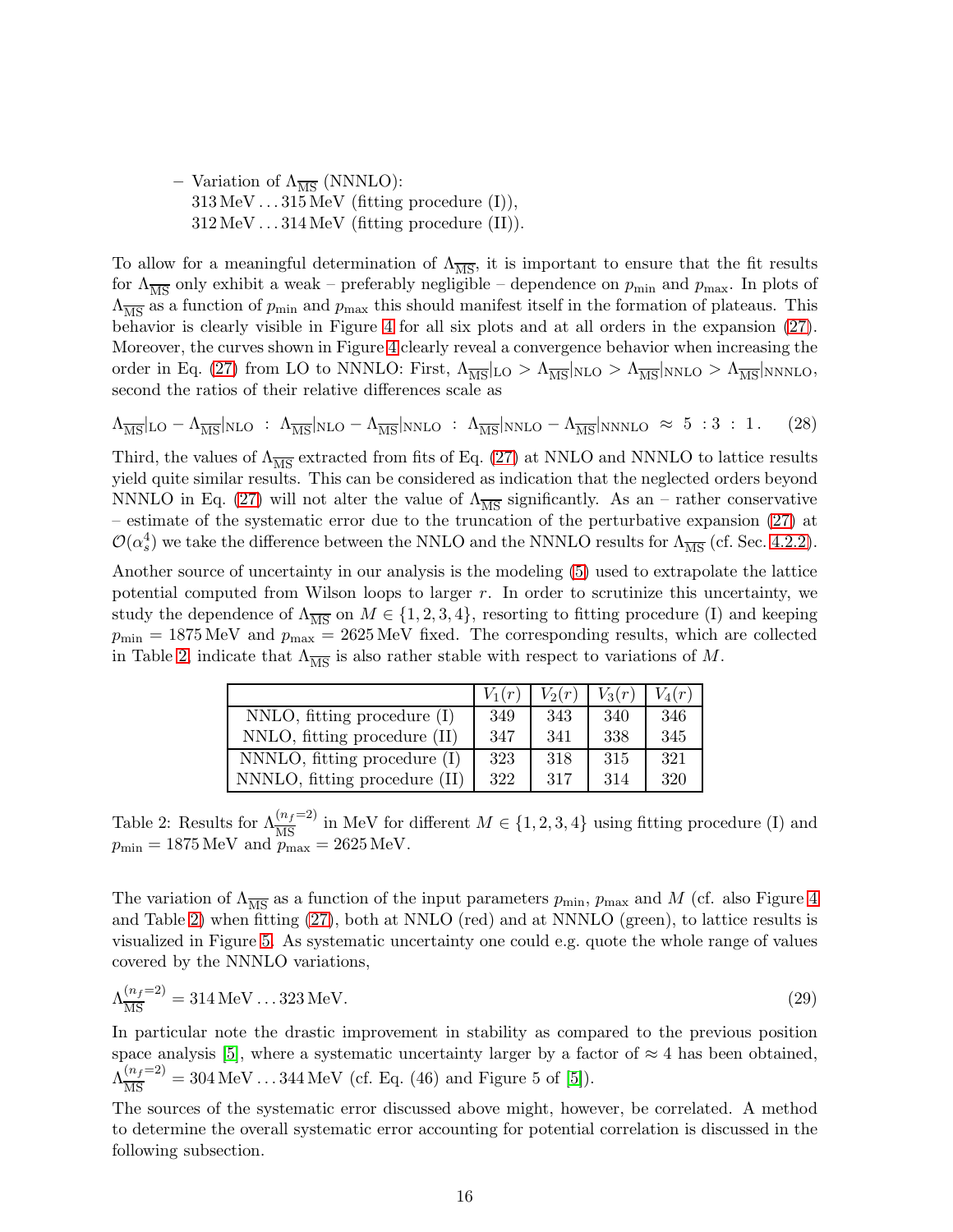

<span id="page-17-0"></span>Figure 4: Results for  $\Lambda_{\overline{\rm MS}}$  obtained by fitting Eq. [\(27\)](#page-13-2) to lattice results using  $M = 3$ ; left column: fitting procedure (I); right column: fitting procedure (II); first line:  $\Lambda_{\overline{\rm MS}}$  as a function of  $p_{\text{max}}$ ; second line:  $\Lambda_{\overline{\text{MS}}}$  as a function of  $p_{\text{min}}$ ; third line:  $\Lambda_{\overline{\text{MS}}}$  as a function of  $(p_{\min} + p_{\max})/2$ .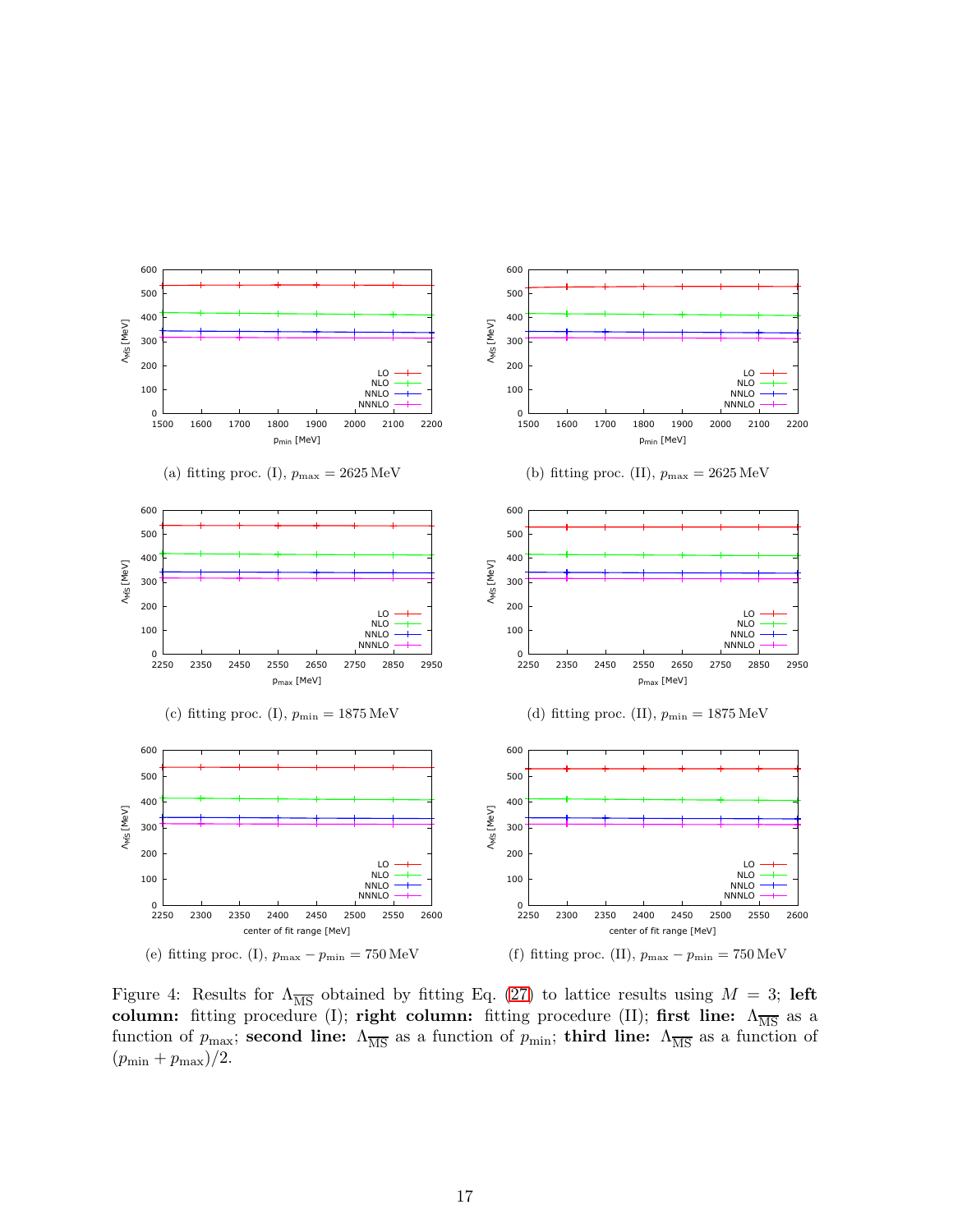

<span id="page-18-1"></span>Figure 5: Graphical summary of the variation of  $\Lambda_{\overline{\rm MS}}$ , when varying the input parameters  $p_{\rm min}$ ,  $p_{\text{max}}$  and M (cf. also Figure [4,](#page-17-0) Table [2](#page-16-0) and the corresponding paragraphs in the main text). For each line, we indicate the fitting procedure used, i.e., either (I) and (II), and specify which parameter is varied. The variation is over the intervals specified at the begin of Sec. [4.2.1.](#page-14-1) The other input parameters are held fixed at the center of the respective intervals, and  $M = 3$  unless otherwise stated.

#### <span id="page-18-0"></span>4.2.2 Consideration of correlations between different systematic error sources

To account for possible correlations, we perform a large number of fits, with the input parameters chosen randomly and uniformly in the intervals specified in Sec. [4.2.1.](#page-14-1) As systematic error we then take the variance of the fit results.

We have performed 40,000 fits (i.e., sufficiently many to render the statistical error of the variance negligible):

- 10,000 NNLO fits, fitting procedure  $(I);$
- 10,000 NNLO fits, fitting procedure (II);
- 10,000 NNNLO fits, fitting procedure  $(I)$ ;
- 10,000 NNNLO fits, fitting procedure (II).

In these fits we randomly vary  $p_{\min}$  and  $p_{\max}$  in the intervals  $p_{\min} = 1500 \,\text{MeV} \dots 2250 \,\text{MeV}$  and  $p_{\text{max}} = 2250 \text{ MeV} \dots 3000 \text{ MeV}$  while imposing the constraint  $p_{\text{max}} - p_{\text{min}} \ge 375 \text{ MeV}$ . Moreover, we cyclically vary  $M \in \{1, 2, 3, 4\}$ . From this analysis we obtain an average and a variance, i.e. a systematic error, of

$$
\Lambda_{\overline{\rm MS}}^{(n_f=2)} = 331(13) \,\text{MeV} \,. \tag{30}
$$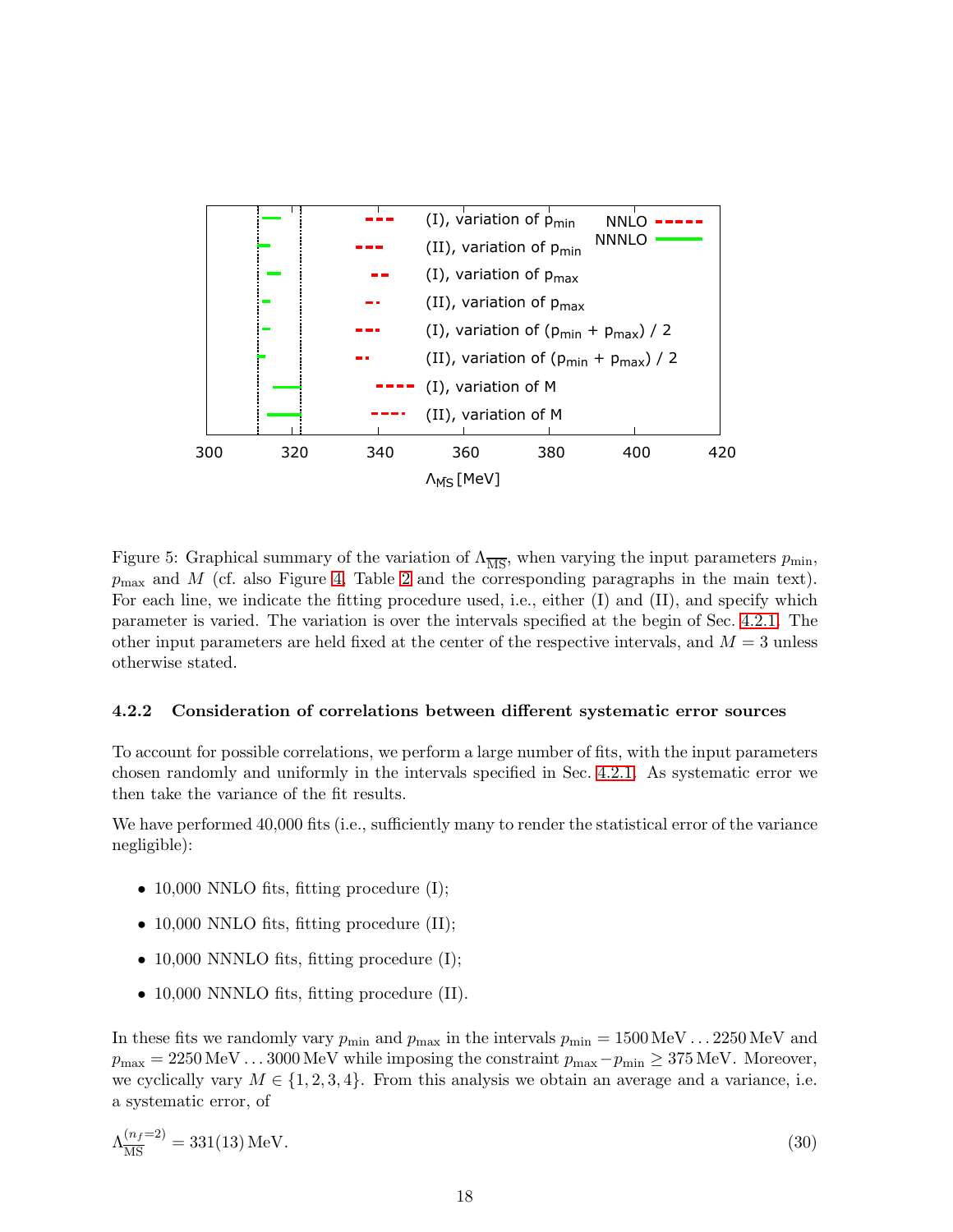Again it is most instructive to compare the error with that obtained for a position space analysis of the  $QQ$  static potential based upon the the same lattice setup [\[5\]](#page-23-4):

- The final result of Ref. [\[5\]](#page-23-4) is  $\Lambda_{\overline{\rm MS}}^{(n_f=2)} = 315(26)$  MeV. Hence, the momentum space analysis pursued in the present paper yields a result which is more precise by a factor of  $\approx 2$ .
- While fitting procedure (A) used in  $[5]$  is rather similar to (I) and (II) of this paper, fitting procedure (B) used in [\[5\]](#page-23-4) is somewhat different.<sup>[8](#page-19-0)</sup> Hence, in order to allow for a consistent and fair comparison of our present momentum space analysis and the previous position space analysis, only fitting procedure (A) should be used. We carried out such an analysis, resulting in  $\Lambda_{\overline{\rm MS}}^{(n_f=2)} = 331(20)$  MeV. While there is now perfect agreement with respect to the average, the error associated with a momentum space analysis is still smaller by a factor of  $\approx 1.5$  than the error obtained in a position space analysis.
- Finally, one could be less conservative with regard to the estimate of the uncertainty associated with the truncation of the perturbative expressions and only take into account the NNNLO results. A momentum space analysis would then result in  $\Lambda_{\overline{MS}}^{(n_f=2)}$  = 318(3) MeV, while a position space analysis (fitting procedure (A) only) would lead to  $\Lambda_{\overline{\rm MS}}^{(n_f=2)} = 326(13) \,\text{MeV}$ . In this case the error of  $\Lambda_{\overline{\rm MS}}$  as obtained from a momentum space analysis is even smaller by a factor of  $\approx 4$  as compared to an analogous position space analysis. This rather drastic difference can be attributed to the almost perfect stability of  $\Lambda_{\overline{MS}}$  at NNNLO with respect to variations of the fitting range in momentum space (cf. Figure [4\)](#page-17-0). In position space, a similar stability has not been observed [\[5\]](#page-23-4).

Let us emphasize again that all these results for  $\Lambda_{\overline{\rm MS}}^{(n_f=2)}$  agree within statistical errors.

As already mentioned in footnote [7,](#page-14-0) the fitting procedure introduces an additional statistical uncertainty of  $\approx 2 \text{ MeV} \dots 4 \text{ MeV}$ , which we add in quadrature when generating the final result (cf. Sec. [4.3\)](#page-21-1).

Further systematic uncertainties, exclusively originating from the lattice static potential, are discussed in the next section.

#### <span id="page-19-1"></span>4.2.3 Systematic errors of  $\Lambda_{\overline{\text{MS}}}$  associated with the lattice computation

#### Lattice discretization errors

To estimate the order of magnitude of lattice discretization errors, we utilize the lattice ensembles listed in Table [1,](#page-5-0) featuring pions of roughly of the same mass  $\approx 284 \,\text{MeV} \dots 352 \,\text{MeV}$ . Keeping the input parameters  $p_{\text{min}} = 1300 \text{ MeV}$ ,  $p_{\text{max}} = 2050 \text{ MeV}$  and  $M = 3$  fixed, we extract values for both  $r_0\Lambda_{\overline{\rm MS}}$  and  $\Lambda_{\overline{\rm MS}}$  by performing the corresponding fits. For these investigations we exclusively adopt fitting procedure (I) and use the perturbative  $Q\bar{Q}$  static potential [\(27\)](#page-13-2) at the

<span id="page-19-0"></span><sup>&</sup>lt;sup>8</sup>In fact, fitting procedure (B) of [\[5\]](#page-23-4) is expected to increase the error because the one-loop result for  $\alpha_s$ , employed in this fitting procedure, deviates significantly from the higher-order expressions for  $\alpha_s$  throughout the considered fitting interval.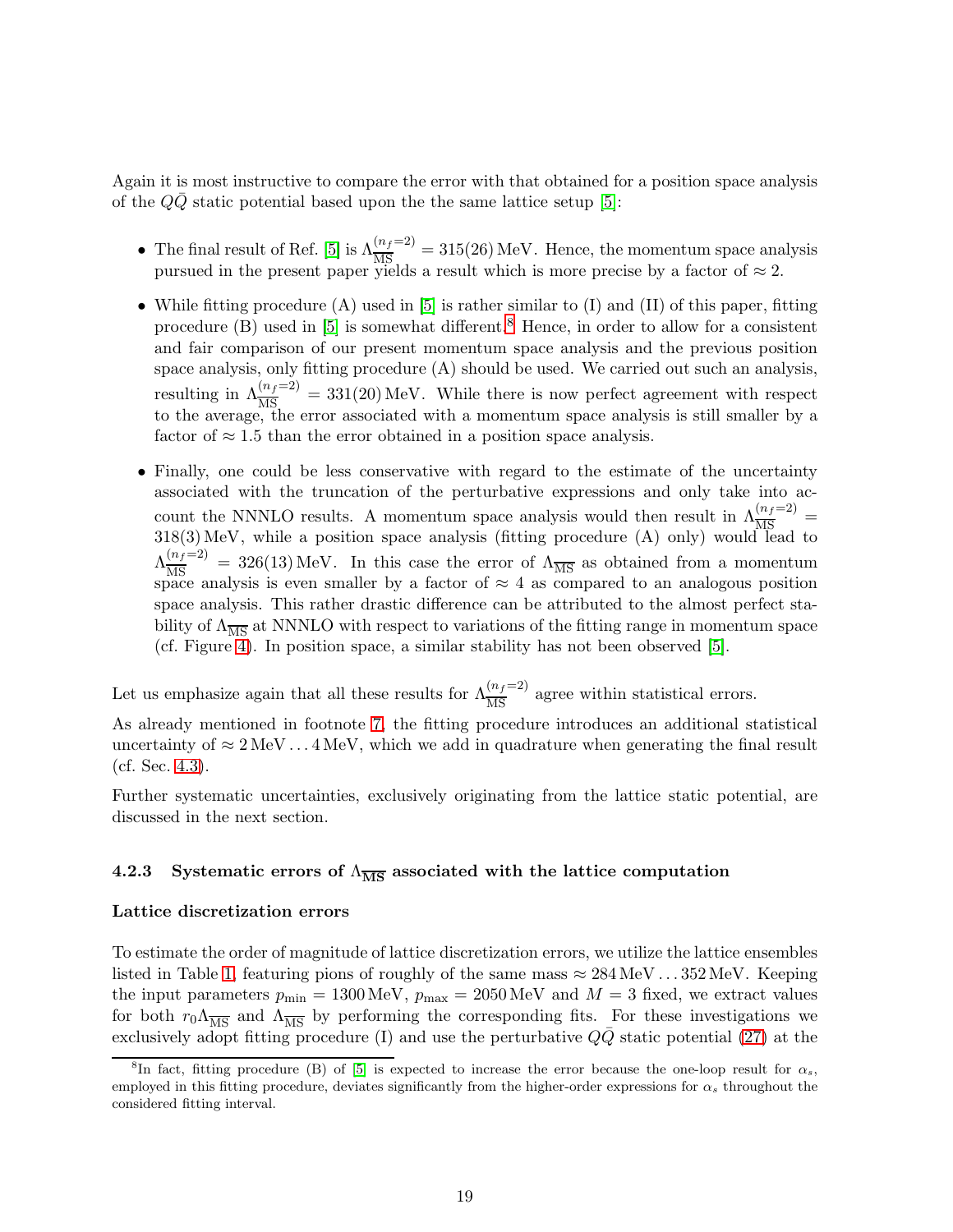best known accuracy, i.e. NNNLO.<sup>[9](#page-20-0)</sup> In Figure [6](#page-20-1) we depict our results for  $r_0\Lambda_{\overline{\rm MS}}$  and  $\Lambda_{\overline{\rm MS}}$  as a function of  $a^2$ . The results determined at the four available lattice spacings perfectly agree within errors, i.e. there is no indication of any sizable lattice discretization errors.



<span id="page-20-1"></span>Figure 6: Dependence of  $r_0 \Lambda_{\overline{\rm MS}}$  and  $\Lambda_{\overline{\rm MS}}$  on the lattice spacing. The result of an continuum extrapolation is depicted in green.

For completeness note that the errors associated with the extracted values for  $\Lambda_{\overline{MS}}$  in Figure [6](#page-20-1) are rather large. The reason for this is that we have here included the errors associated with the lattice spacings and also with  $r_0/a$  (cf. Table [1\)](#page-5-0). This is absolutely essential when comparing results obtained at different values of the lattice spacing.

Figure [6](#page-20-1) also shows continuum extrapolations assuming a dependence  $\propto a^2$  for both  $r_0 \Lambda_{\overline{\rm MS}}$ and  $\Lambda_{\overline{\text{MS}}}$ . Within errors the results of these extrapolations agree with the results obtained for our smallest lattice spacing ( $\beta = 4.35$ ,  $a \approx 0.042$  fm). Even though no clear indication of any systematic upward or downward tendency as a function of  $a^2$  is visible in Figure [6,](#page-20-1) we are conservative in our error estimate and infer additional systematic errors of  $\pm 8 \,\text{MeV}$  for  $\Lambda_{\overline{\text{MS}}}$  and  $\pm 0.010$  for  $r_0 \Lambda_{\overline{MS}}$  to be accounted in our final result. These estimates are obtained by taking the difference between the central values of  $r_0 \Lambda_{\overline{MS}}$  and  $\Lambda_{\overline{MS}}$  at our smallest lattice spacing and the corresponding continuum extrapolations.

#### Finite volume effects and non-vanishing light quark mass corrections

Finite volume effects were investigated in detail in Ref. [\[5\]](#page-23-4). In this analysis such effects were found to be negligible compared to the other errors discussed above.

Similarly, potential corrections on  $\Lambda_{\overline{MS}}$  due to non-vanishing light quark masses were examined in detail in [\[5\]](#page-23-4) by studying the variation of  $\Lambda_{\overline{MS}}$  for different pion masses in the range  $m_{PS} \approx$ 325 MeV . . . 517 MeV at fixed lattice spacing and spacetime volume. In the quark mass region investigated,  $\Lambda_{\overline{MS}}$  was found to be constant within tiny statistical errors of  $\approx \pm 1$  MeV. Therefore, we do not expect the non-vanishing light quark masses on the lattice to induce any significant deviations from the zero quark mass limit, for which the perturbative expressions in Sec. [3](#page-8-0) were derived. In other words, we consider the systematic error introduced by comparing a lattice computation featuring massive light quarks with a perturbative calculation in the zero quark

<span id="page-20-0"></span><sup>&</sup>lt;sup>9</sup>To allow for stable fits with sufficiently many lattice points for  $V(p)$  inside the interval  $p_{\min} \ldots p_{\max}$ , with  $p_{\text{max}}$  not too close to the maximum lattice momentum along one of the three spatial axes, we had to choose  $p_{\text{min}}$ slightly smaller than the minimum value of  $p_{\min} = 1500 \text{ MeV}$  defined in Sec. [4.2.1.](#page-14-1)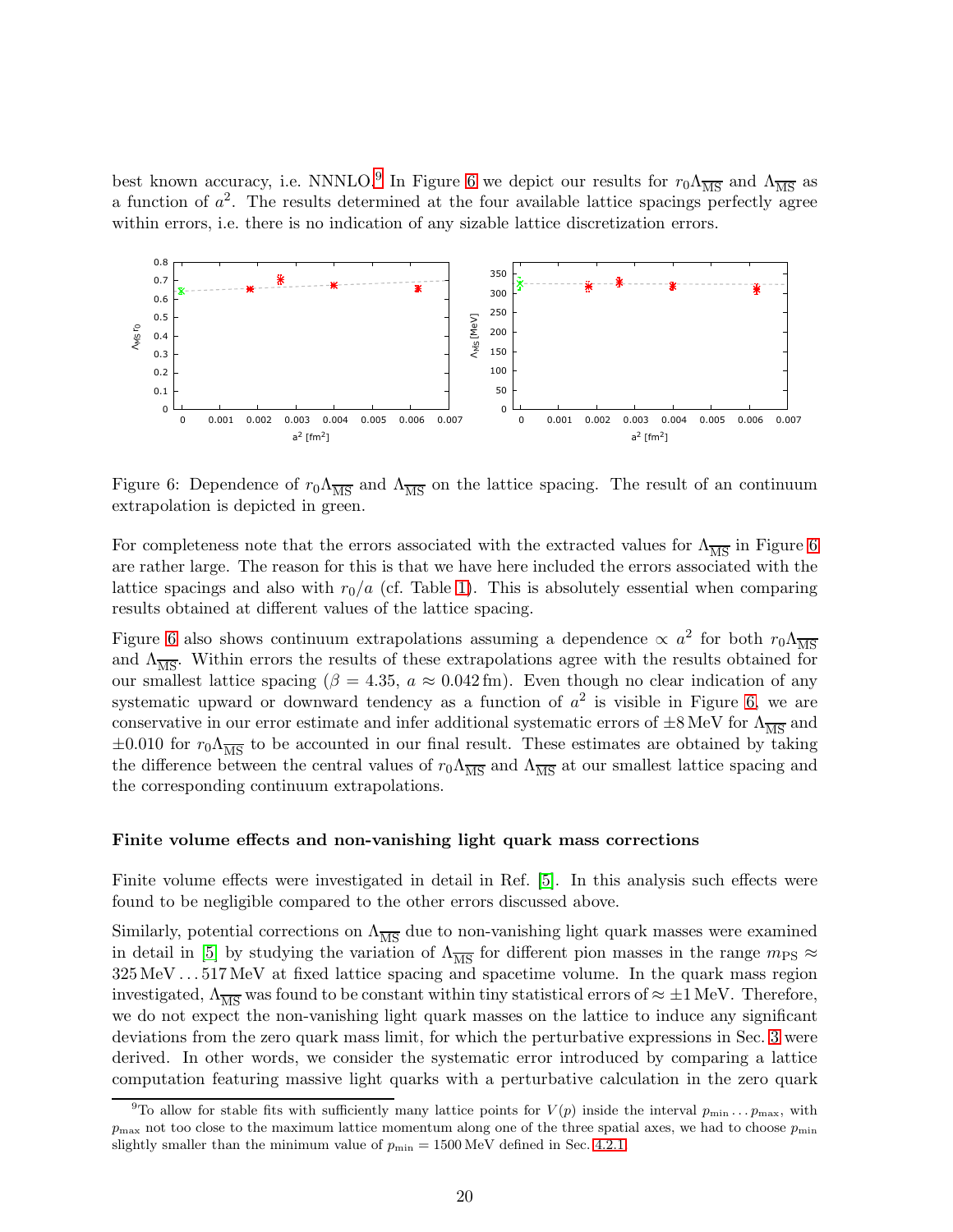mass limit negligible compared to the other uncertainties discussed above.

For the above reasons we do not take any potential errors arising from finite volume effects and due to non-vanishing light quark mass corrections into account when quoting our final result for  $\Lambda_{\overline{\text{MS}}}$  in this paper.

#### <span id="page-21-1"></span>4.3 Final results for  $\Lambda_{\overline{\text{MS}}}$

In the following, we present our final results for  $\Lambda_{\overline{\rm MS}}^{(n_f=2)}$ . We quote these results both in units of MeV and in units of  $r_0$ . Since there seem to be up to  $\mathcal{O}(10\%)$  unresolved differences regarding scale setting between different lattice QCD collaborations [\[38\]](#page-25-7), we prefer the scale settingindependent quantity  $r_0 \Lambda_{\overline{\text{MS}}}$ .

The determination is based on the lattice results at our finest lattice spacing, i.e. at  $\beta = 4.35$ , as explained in Sec. [4.2.2.](#page-18-0) The individual error contributions, which we combine by adding them in quadrature, are

- (1) the correlated systematic errors associated with the unknown contributions beyond  $\mathcal{O}(\alpha_s^4)$ of the perturbative  $QQ$  static potential and the input parameters of the fitting procedure (cf. Sec. [4.2.2\)](#page-18-0),
- (2) the statistical errors associated with the  $\chi^2$  minimizing fits,
- (3) the estimated lattice discretization errors (cf. Sec. [4.2.3\)](#page-19-1), and
- <span id="page-21-0"></span>(4) the errors associated with the lattice spacing  $a = 0.0420(17)$  fm and with  $r_0/a = 9.81(13)$ .

Taking all these contributions into account, we finally obtain

$$
r_0 \Lambda_{\overline{\rm MS}}^{(n_f=2)} = 0.692(31), \quad \Lambda_{\overline{\rm MS}}^{(n_f=2)} = 331(21) \,\text{MeV}.
$$
 (31)

For completeness, note that being less conservative with regard to the estimate of the uncertainty associated with the truncation of the perturbative expressions and just taking NNNLO fits into account (cf. also Sec. [4.2.2\)](#page-18-0), would result in  $r_0 \Lambda_{\overline{\rm MS}}^{(n_f=2)} = 0.665(16)$  and  $\Lambda_{\overline{\rm MS}}^{(n_f=2)} = 318(16) \,\text{MeV}$ . The final results [\(31\)](#page-21-0) for  $\Lambda_{\overline{\text{MS}}}$  extracted from our momentum space analysis are more precise than those obtained in position space using the same lattice setup:  $r_0 \Lambda_{\overline{\rm MS}}^{(n_f=2)} = 0.658(55)$  and  $\Lambda_{\overline{\rm MS}}^{(n_f=2)} = 315(30)$  MeV.

Let us emphasize again that the errors quoted here and in Eq. [\(31\)](#page-21-0) also account for contributions which are not directly related to the extraction of  $\Lambda_{\overline{\text{MS}}}$ , as e.g. the uncertainties of a and of  $r_0/a$ . Hence, with regard to a comparison of the results for  $\Lambda_{\overline{\rm MS}}$  obtained from an analysis of the  $Q\overline{Q}$ static potential in momentum space as opposed to a similar analysis in position space, we consider the comparison in Sec.  $4.2.2$  – not accounting for these additional uncertainties – as most relevant and meaningful.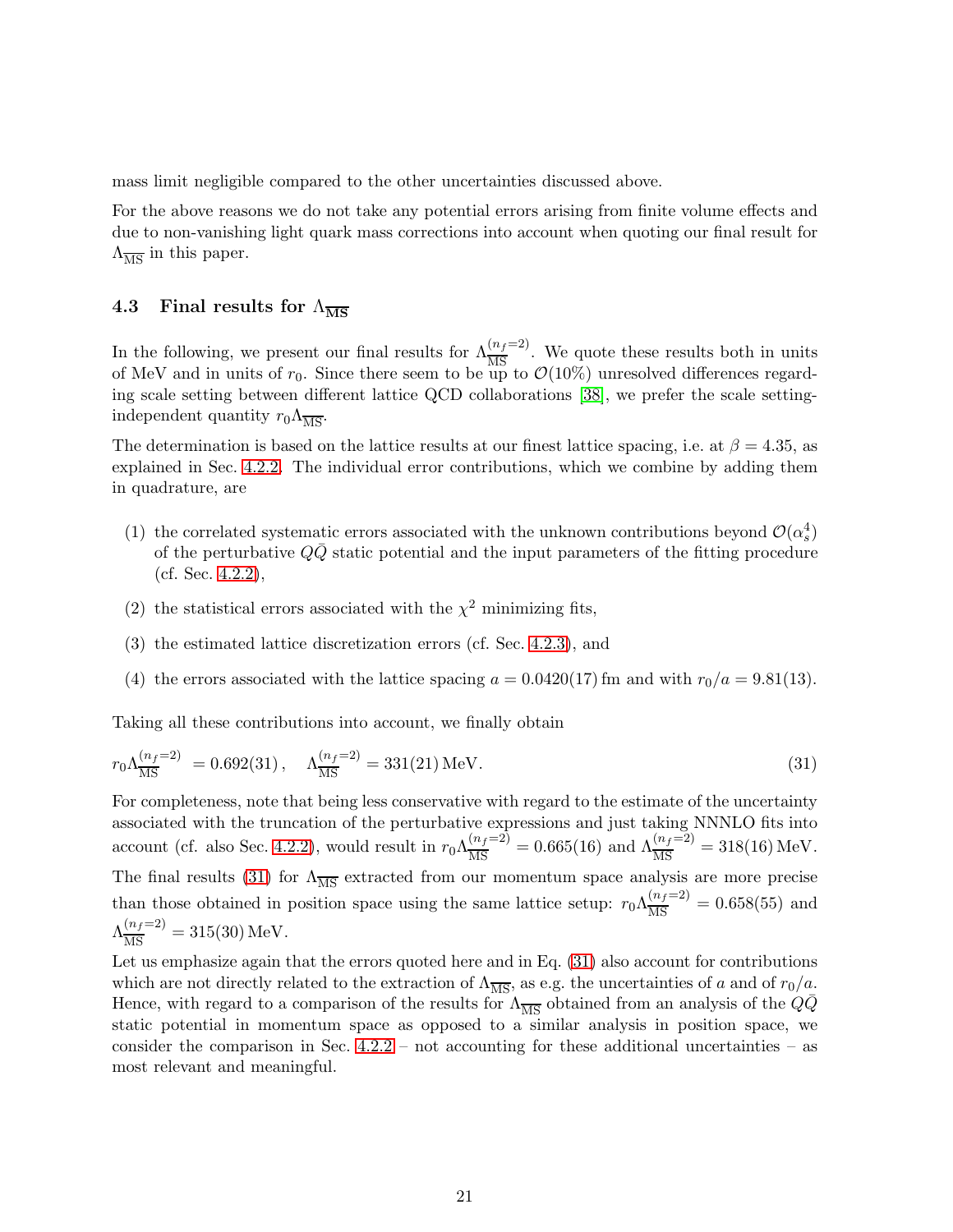### <span id="page-22-0"></span>5 Conclusions

We have determined  $\Lambda_{\overline{\rm MS}}^{(n_f=2)}$  by fitting perturbative expressions for the  $Q\bar{Q}$  static potential at the presently best know accuracy, i.e. up to  $\mathcal{O}(\alpha_s^4)$  in momentum space, to lattice results obtained at a rather fine lattice spacing  $a \approx 0.042$  fm.

In contrast to previous works in this direction (cf. e.g.  $[1-7]$ ) we have employed a discrete Fourier transform to transform the lattice results for the  $QQ$  static potential to momentum space. The extraction of  $\Lambda_{\overline{\text{MS}}}$  by fitting perturbative expressions of the static potential to lattice results has exclusively been performed in momentum space.

Resorting to a previous position space extraction of  $\Lambda_{\overline{\rm MS}}^{(n_f=2)}$  based on the the same lattice data [\[5\]](#page-23-4), we could show that the momentum space analysis allows for a more precise determination of  $\Lambda_{\overline{\text{MS}}}$ . We could reduce the associated errors by a factor of  $\approx 1.5 \ldots 4$ , depending on the details of the fitting procedures and the estimate of the error associated with the truncation of the perturbative expressions used (cf. in particular Sec. [4.2.2\)](#page-18-0). This improvement can mainly be attributed to the nearly perfect stability of the results for  $\Lambda_{\overline{MS}}$  with respect to variations of the momentum fitting range (cf. Figure [4\)](#page-17-0). Such behavior has not been observed in position space, where comparably rather strong variations have been observed (cf. also Figures 3 and 4 of [\[5\]](#page-23-4)).

<span id="page-22-2"></span>In units of the hadronic scale  $r_0$  our final result for  $\Lambda_{\overline{\text{MS}}}$  reads

$$
r_0 \Lambda_{\overline{\rm MS}}^{(n_f=2)} = 0.692(31),\tag{32}
$$

<span id="page-22-1"></span>while in physical units it is given by

$$
\Lambda_{\overline{\rm MS}}^{(n_f=2)} = 331(21) \,\text{MeV} \,. \tag{33}
$$

The quoted uncertainties include all sources of systematic error: the neglect of higher orders in the perturbative expansion, the dependence of the fit results on the fitting range  $p_{\min} \dots p_{\max}$ and the parameter  $M$ , lattice discretization errors, finite volume effects and uncertainties due to nonvanishing quark masses on the lattice. The uncertainties are dominated by the variations of  $\Lambda_{\overline{\text{MS}}}$ , when switching from NNLO to NNNLO, and in the case of Eq. [\(33\)](#page-22-1) by the uncertainties associated with the lattice spacing.

We note that the results [\(32\)](#page-22-2) and [\(33\)](#page-22-1) compare well with other determinations of  $\Lambda_{\overline{MS}}^{(n_f=2)}$  from the literature, e.g.  $[2, 4, 58-62]$  $[2, 4, 58-62]$  $[2, 4, 58-62]$  $[2, 4, 58-62]$  (cf. also the more detailed discussion and graphical summary in  $[5]$ ).

In the future it would be interesting to adopt a similar momentum space analysis to lattice results for the  $Q\overline{Q}$  static potential with  $n_f = 0$ ,  $n_f = 2 + 1$  and  $n_f = 2 + 1 + 1$  dynamical quark flavors. For all these cases we expect a momentum space analysis to benefit from the better convergence behavior of the perturbative static potential in momentum space as compared to position space (cf. also the detailed discussion in the introduction, Sec. [1\)](#page-1-1), which – as demonstrated in the present work – can reduce the error on the extracted values of  $\Lambda_{\overline{MS}}$  as compared to a position space analysis of the  $Q\bar{Q}$  static potential.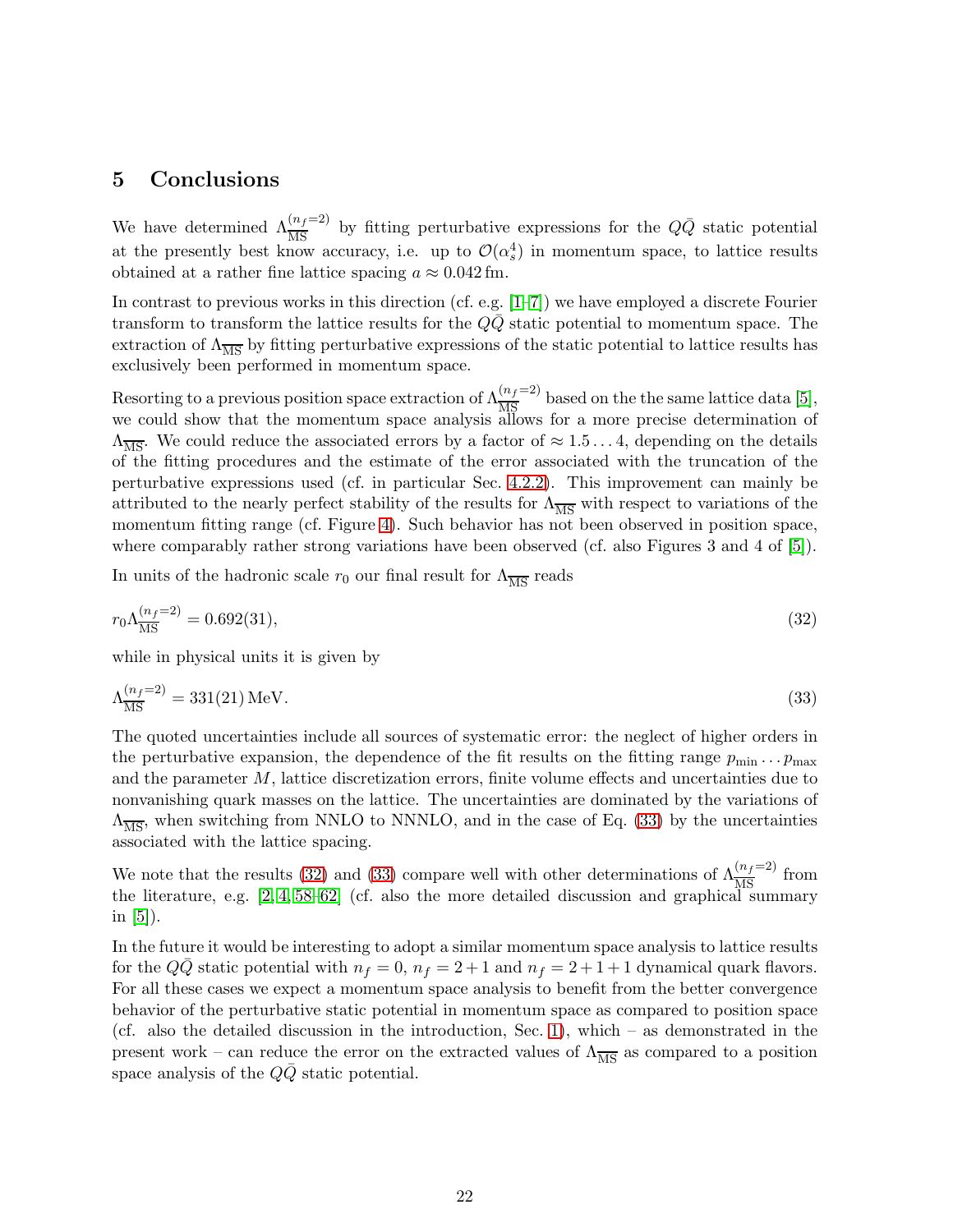## Acknowledgments

We would like to thank Karl Jansen for helpful discussions, and the European Twisted Mass Collaboration for the generation of gauge link configurations used in this paper.

M.W. acknowledges support by the Emmy Noether Programme of the DFG (German Research Foundation), grant WA  $3000/1$ -1. F.K. is grateful to M. & M. Tingu for inspiring comments, and thankful to Karl-Heinz "Servūs" Dubansky for providing a clean environment and Gummibären.

This work was supported in part by the Helmholtz International Center for FAIR within the framework of the LOEWE program launched by the State of Hesse.

## <span id="page-23-0"></span>References

- [1] C. Michael, "The Running coupling from lattice gauge theory," Phys. Lett. B 283, 103 (1992) [\[arXiv:hep-lat/9205010\]](http://arxiv.org/abs/hep-lat/9205010).
- <span id="page-23-6"></span>[2] M. Gockeler, R. Horsley, A. C. Irving, D. Pleiter, P. E. L. Rakow, G. Schierholz and H. Stuben, "A Determination of the Lambda parameter from full lattice QCD," Phys. Rev. D 73, 014513 (2006) [\[hep-ph/0502212\]](http://arxiv.org/abs/hep-ph/0502212).
- <span id="page-23-5"></span>[3] N. Brambilla, X. Garcia i Tormo, J. Soto and A. Vairo, "Precision determination of  $r_0\Lambda_{\overline{\rm MS}}$ from the QCD static energy," Phys. Rev. Lett. 105, 212001 (2010) [Erratum-ibid. 108, 269903 (2012)] [\[arXiv:1006.2066](http://arxiv.org/abs/1006.2066) [hep-ph]].
- <span id="page-23-7"></span><span id="page-23-4"></span>[4] B. Leder *et al.* [ALPHA Collaboration], "Scale  $r_0$  and the static potential from the CLS lattices," PoS LATTICE 2010, 233 (2010) [\[arXiv:1012.1141](http://arxiv.org/abs/1012.1141) [hep-lat]].
- [5] K. Jansen *et al.* [ETM Collaboration], " $\Lambda_{\overline{MS}}$  from the static potential for QCD with  $n_f = 2$ dynamical quark flavors," JHEP 1201, 025 (2012) [\[arXiv:1110.6859](http://arxiv.org/abs/1110.6859) [hep-ph]].
- [6] A. Bazavov, N. Brambilla, X. Garcia i Tormo, P. Petreczky, J. Soto and A. Vairo, "Determination of  $\alpha_s$  from the QCD static energy," Phys. Rev. D 86, 114031 (2012) [\[arXiv:1205.6155](http://arxiv.org/abs/1205.6155) [hep-ph]].
- <span id="page-23-1"></span>[7] P. Fritzsch, F. Knechtli, B. Leder, M. Marinkovic, S. Schaefer, R. Sommer and F. Virotta, "The strange quark mass and Lambda parameter of two flavor QCD," Nucl. Phys. B 865, 397 (2012) [\[arXiv:1205.5380](http://arxiv.org/abs/1205.5380) [hep-lat]].
- <span id="page-23-2"></span>[8] U. Aglietti and Z. Ligeti, "Renormalons and confinement," Phys. Lett. B 364, 75 (1995) [\[hep-ph/9503209\]](http://arxiv.org/abs/hep-ph/9503209).
- [9] M. Jezabek, J. H. Kuhn, M. Peter, Y. Sumino and T. Teubner, "The Perturbative QCD potential and the t anti-t threshold," Phys. Rev. D 58, 014006 (1998) [\[hep-ph/9802373\]](http://arxiv.org/abs/hep-ph/9802373).
- [10] M. Jezabek, M. Peter and Y. Sumino, "On the relation between QCD potentials in momentum and position space," Phys. Lett. B 428, 352 (1998) [\[hep-ph/9803337\]](http://arxiv.org/abs/hep-ph/9803337).
- <span id="page-23-3"></span>[11] M. Beneke, "A Quark mass definition adequate for threshold problems," Phys. Lett. B 434, 115 (1998) [\[hep-ph/9804241\]](http://arxiv.org/abs/hep-ph/9804241).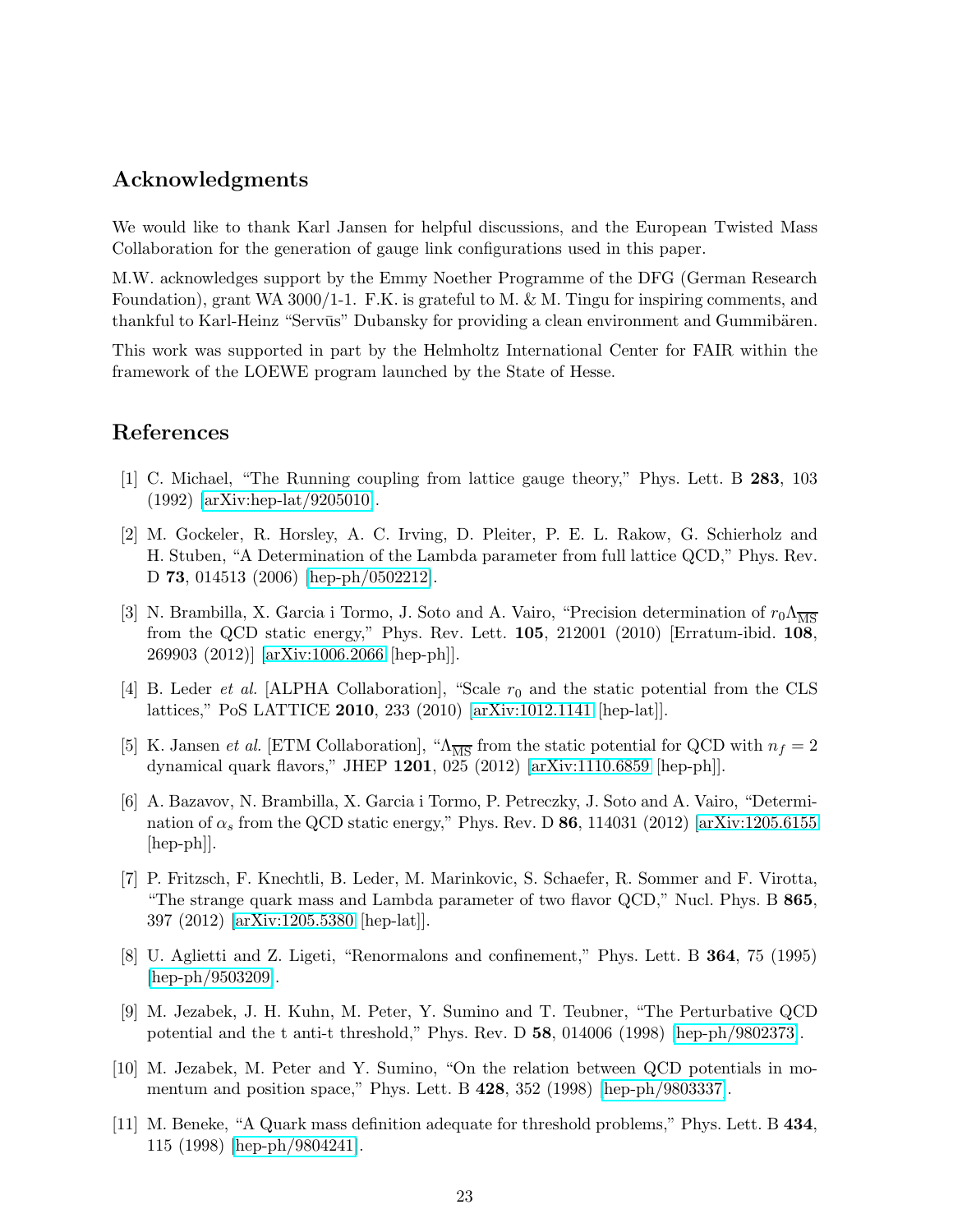- <span id="page-24-1"></span><span id="page-24-0"></span>[12] L. S. Brown and W. I. Weisberger, "Remarks on the Static Potential in Quantum Chromodynamics," Phys. Rev. D 20, 3239 (1979).
- [13] R. Brower, S. Chandrasekharan, J. W. Negele and U. J. Wiese, "QCD at fixed topology," Phys. Lett. B 560, 64 (2003) [\[hep-lat/0302005\]](http://arxiv.org/abs/hep-lat/0302005).
- [14] S. Aoki, H. Fukaya, S. Hashimoto and T. Onogi, "Finite volume QCD at fixed topological charge," Phys. Rev. D 76, 054508 (2007) [\[arXiv:0707.0396](http://arxiv.org/abs/0707.0396) [hep-lat]].
- [15] M. Lüscher and S. Schaefer, "Lattice QCD without topology barriers," JHEP 1107, 036 (2011) [\[arXiv:1105.4749](http://arxiv.org/abs/1105.4749) [hep-lat]].
- [16] W. Bietenholz, I. Hip, S. Shcheredin and J. Volkholz, "A Numerical Study of the 2-Flavour Schwinger Model with Dynamical Overlap Hypercube Fermions," Eur. Phys. J. C 72, 1938 (2012) [\[arXiv:1109.2649](http://arxiv.org/abs/1109.2649) [hep-lat]].
- [17] S. Schaefer, "Status and challenges of simulations with dynamical fermions," PoS LATTICE 2012, 001 (2012) [\[arXiv:1211.5069](http://arxiv.org/abs/1211.5069) [hep-lat]].
- <span id="page-24-2"></span>[18] A. Dromard and M. Wagner, "Extracting hadron masses from fixed topology simulations," [arXiv:1404.0247](http://arxiv.org/abs/1404.0247) [hep-lat].
- <span id="page-24-4"></span><span id="page-24-3"></span>[19] A. Billoire, "How heavy must be quarks in order to build Coulombic  $q\bar{q}$  bound states," Phys. Lett. B 92, 343 (1980).
- [20] A. Pineda, "Determination of the bottom quark mass from the Upsilon(1S) system," JHEP 0106, 022 (2001) [\[hep-ph/0105008\]](http://arxiv.org/abs/hep-ph/0105008).
- [21] A. Pineda, "The Static potential: Lattice versus perturbation theory in a renormalon based approach," J. Phys. G 29, 371 (2003) [\[hep-ph/0208031\]](http://arxiv.org/abs/hep-ph/0208031).
- [22] A. Laschka, N. Kaiser and W. Weise, "Quark-antiquark potential to order  $1/m$  and heavy quark masses," Phys. Rev. D 83, 094002 (2011) [\[arXiv:1102.0945](http://arxiv.org/abs/1102.0945) [hep-ph]].
- <span id="page-24-5"></span>[23] F. Karbstein, "Quark-antiquark static energy from a restricted Fourier transform," JHEP 1404, 144 (2014) [\[arXiv:1311.7351](http://arxiv.org/abs/1311.7351) [hep-ph]].
- <span id="page-24-6"></span>[24] N. Brambilla, A. Vairo, X. Garcia i Tormo and J. Soto, "The QCD static energy at NNNLL," Phys. Rev. D 80, 034016 (2009) [\[arXiv:0906.1390](http://arxiv.org/abs/0906.1390) [hep-ph]].
- <span id="page-24-7"></span>[25] P. .Boucaud et al. [ETM Collaboration], "Dynamical twisted mass fermions with light quarks," Phys. Lett. B 650, 304-311 (2007) [\[hep-lat/0701012\]](http://arxiv.org/abs/hep-lat/0701012).
- <span id="page-24-10"></span>[26] P. Boucaud et al. [ETM Collaboration], "Dynamical twisted mass fermions with light quarks: simulation and analysis details," Comput. Phys. Commun. 179, 695 (2008) [\[arXiv:0803.0224](http://arxiv.org/abs/0803.0224) [hep-lat]].
- <span id="page-24-8"></span>[27] R. Baron et al. [ETM Collaboration], "Light meson physics from maximally twisted mass lattice QCD," JHEP 1008, 097 (2010) [\[arXiv:0911.5061](http://arxiv.org/abs/0911.5061) [hep-lat]].
- <span id="page-24-9"></span>[28] P. Weisz, "Continuum limit improved lattice action for pure Yang-Mills theory. 1," Nucl. Phys. B 212, 1 (1983).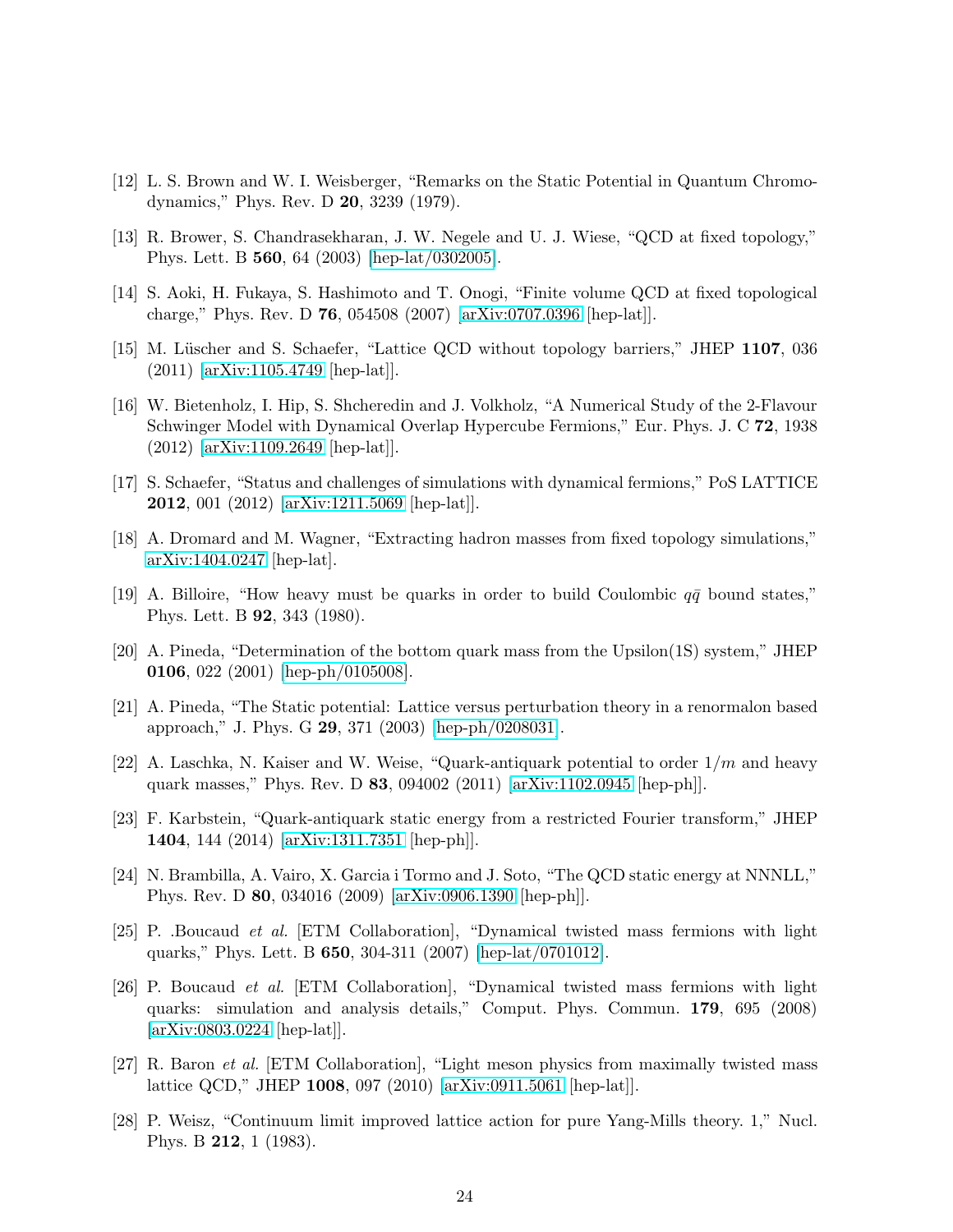- <span id="page-25-0"></span>[29] R. Frezzotti, P. A. Grassi, S. Sint and P. Weisz [Alpha collaboration], "Lattice QCD with a chirally twisted mass term," JHEP  $0108$ , 058 (2001) [\[arXiv:hep-lat/0101001\]](http://arxiv.org/abs/hep-lat/0101001).
- [30] R. Frezzotti and G. C. Rossi, "Chirally improving Wilson fermions. 1.  $\mathcal{O}(a)$  improvement," JHEP 0408, 007 (2004) [\[arXiv:hep-lat/0306014\]](http://arxiv.org/abs/hep-lat/0306014).
- <span id="page-25-1"></span>[31] R. Frezzotti and G. C. Rossi, "Chirally improving Wilson fermions. 2. Four-quark operators," JHEP 0410, 070 (2004) [\[arXiv:hep-lat/0407002\]](http://arxiv.org/abs/hep-lat/0407002).
- <span id="page-25-2"></span>[32] A. Shindler, "Twisted mass lattice QCD," Phys. Rept. 461, 37 (2008) [\[arXiv:0707.4093](http://arxiv.org/abs/0707.4093) [hep-lat].
- <span id="page-25-5"></span>[33] M. Lüscher, K. Symanzik and P. Weisz, "Anomalies of the free loop wave equation in the WKB approximation," Nucl. Phys. B 173, 365 (1980).
- <span id="page-25-3"></span>[34] M. Lüscher, "Symmetry Breaking Aspects of the Roughening Transition in Gauge Theories," Nucl. Phys. B 180, 317 (1981).
- <span id="page-25-4"></span>[35] M. Donnellan, F. Knechtli, B. Leder and R. Sommer, "Determination of the Static Potential with Dynamical Fermions," Nucl. Phys. B 849, 45 (2011) [\[arXiv:1012.3037](http://arxiv.org/abs/1012.3037) [hep-lat]].
- [36] K. Jansen, C. Michael, A. Shindler and M. Wagner [ETM Collaboration], "The static-light meson spectrum from twisted mass lattice QCD," JHEP 0812, 058 (2008) [\[arXiv:0810.1843](http://arxiv.org/abs/0810.1843) [hep-lat].
- <span id="page-25-7"></span><span id="page-25-6"></span>[37] A. Sternbeck, "The Infrared behavior of lattice QCD Green's functions," [hep-lat/0609016.](http://arxiv.org/abs/hep-lat/0609016)
- [38] R. Sommer, "Scale setting in lattice QCD," PoS LATTICE 2013, 015 (2014) [\[arXiv:1401.3270](http://arxiv.org/abs/1401.3270) [hep-lat]].
- <span id="page-25-9"></span><span id="page-25-8"></span>[39] W. A. Bardeen, A. J. Buras, D. W. Duke and T. Muta, "Deep Inelastic Scattering Beyond the Leading Order in Asymptotically Free Gauge Theories," Phys. Rev. D 18, 3998 (1978).
- <span id="page-25-10"></span>[40] W. Furmanski and R. Petronzio, "Lepton - Hadron Processes Beyond Leading Order in Quantum Chromodynamics," Z. Phys. C 11, 293 (1982).
- [41] T. van Ritbergen, J. A. M. Vermaseren and S. A. Larin, "The four-loop beta function in quantum chromodynamics," Phys. Lett. B 400 379 (1997) [\[arXiv:hep-ph/9701390\]](http://arxiv.org/abs/hep-ph/9701390).
- <span id="page-25-11"></span>[42] T. Appelquist, M. Dine and I. J. Muzinich, "The static limit of quantum chromodynamics," Phys. Rev. D 17 2074 (1978).
- <span id="page-25-12"></span>[43] N. Brambilla, A. Pineda, J. Soto and A. Vairo, "The Infrared behavior of the static potential in perturbative QCD," Phys. Rev. D 60, 091502 (1999) [\[hep-ph/9903355\]](http://arxiv.org/abs/hep-ph/9903355).
- <span id="page-25-13"></span>[44] F. A. Chishtie and V. Elias, "RG/Pade estimate of the three-loop contribution to the QCD static potential function," Phys. Lett. B 521 434 (2001) [\[arXiv:hep-ph/0107052\]](http://arxiv.org/abs/hep-ph/0107052).
- <span id="page-25-15"></span><span id="page-25-14"></span>[45] W. Fischler, "Quark-anti-quark potential in QCD," Nucl. Phys. B 129, 157 (1977).
- [46] M. Peter, "The static quark-anti-quark potential in QCD to three loops," Phys. Rev. Lett. 78, 602 (1997) [\[arXiv:hep-ph/9610209\]](http://arxiv.org/abs/hep-ph/9610209).